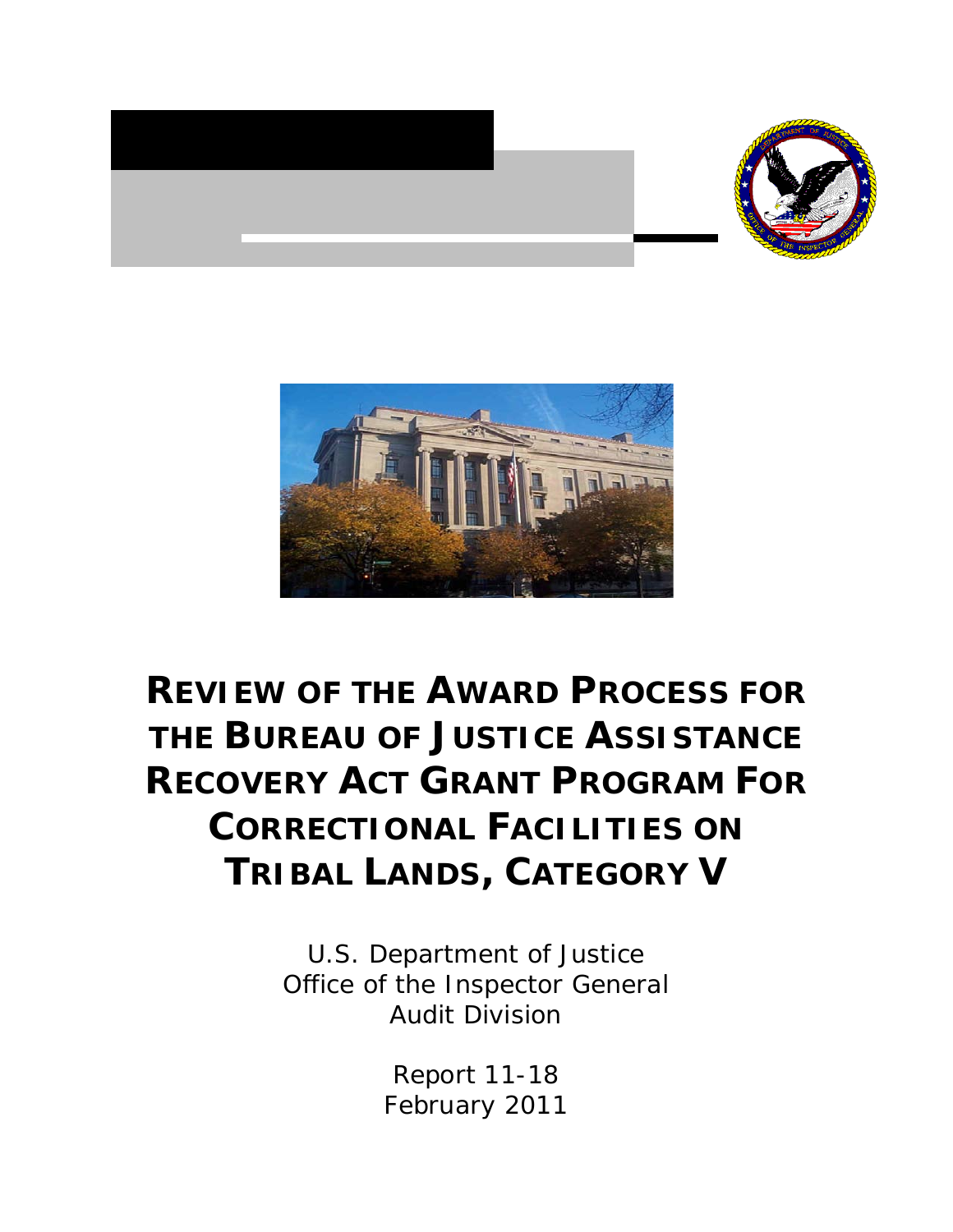## **Introduction**

*The American Recovery and Reinvestment Act of 2009* (Recovery Act) created the Recovery Act Correctional Facilities on Tribal Lands Discretionary Grant Program and appropriated \$225 million to the Bureau of Justice Assistance (BJA) to fund the program.<sup>[1](#page-1-0)</sup> Through this program, the BJA can provide funding to Indian Tribes in the following five categories:

- Category I: Construction of detention facilities for adult and juvenile offenders
- Category II: Construction of single-tribe or regional multipurpose justice centers
- Category III: Renovation of existing detention facilities
- Category IV: Construction of alternative sentencing facilities
- Category V: Training and technical assistance for Correctional Facilities on Tribal Lands Program

According to the program solicitation, the goal of awards under categories I through IV is to assist tribes in constructing and renovating correctional facilities that are appropriate for the intended population, supportive of cultural and traditional values, safe and secure when completed, and in compliance with relevant Bureau of Indian Affairs (BIA) correctional standards.

Category V awards for the provision of training and technical assistance are focused primarily on those tribes that receive funding in categories I through IV of the solicitation. However, category V assistance can also be provided to tribes not receiving funding in categories I through IV. As of November 2010, the Office of Justice Programs (OJP) obligated approximately \$5 million for category V awards. The BJA awarded over \$4.7 million under the Recovery Act Correctional Facilities on Tribal Lands Program to one category V recipient, Justice Solutions Group (JSG). $^2$  $^2$  The BJA awarded the remaining \$263,000 as a supplement to an existing

<span id="page-1-0"></span> $\overline{\phantom{a}}$ <sup>1</sup> Congress appropriated \$225 million to the BJA under the Recovery Act for grants under section 20109 of subtitle A of Title II of the Violent Crime Control and Law Enforcement Act of 1994. Pub. L. No. 103-322 (1994).

<span id="page-1-1"></span><sup>&</sup>lt;sup>2</sup> The remaining \$220 million was awarded to category I through IV recipients of the Recovery Act Correctional Facilities on Tribal Lands Program.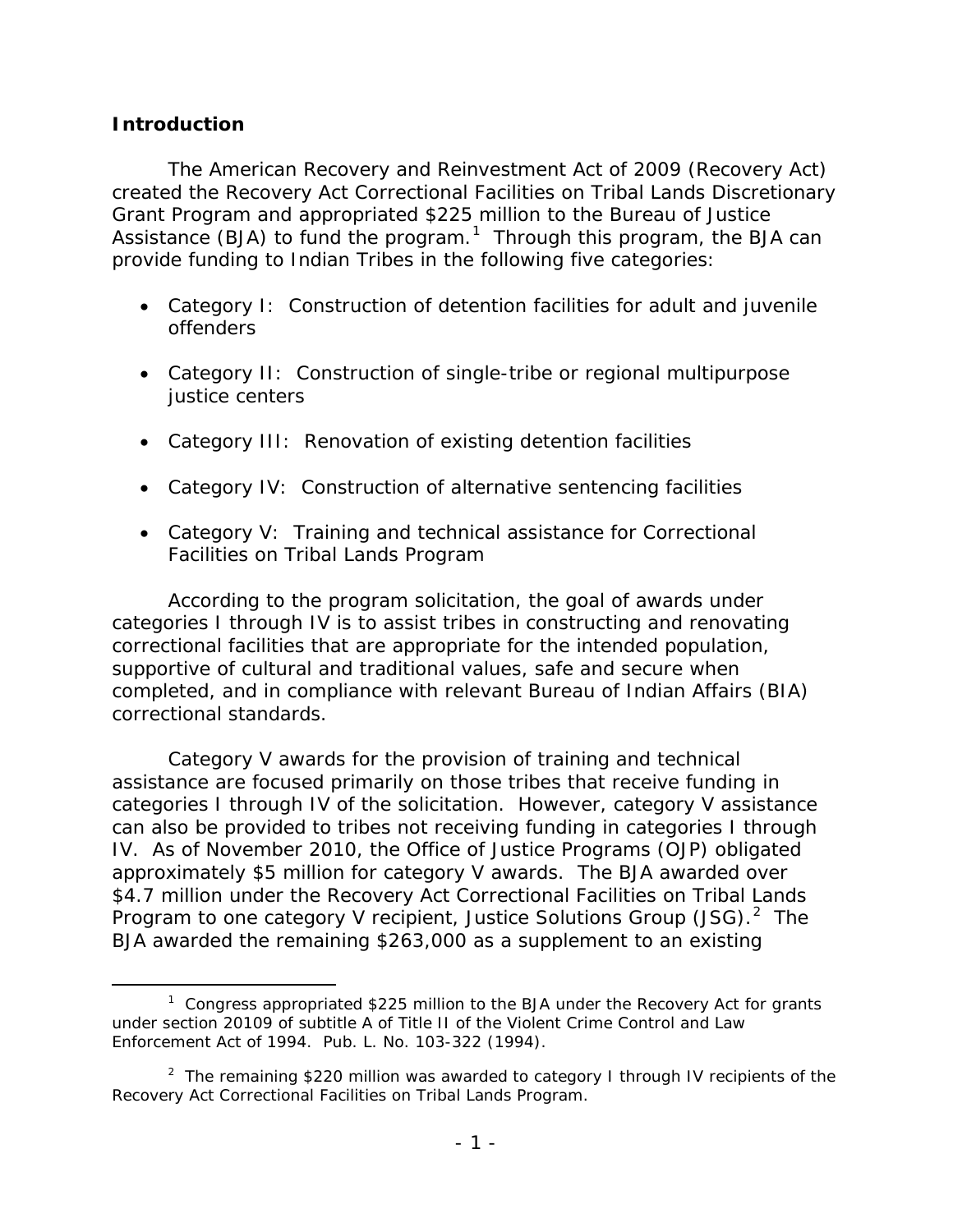contract with the Alpha Corporation to provide National Environmental Policy Act (NEPA) compliance assistance to tribal grantees.

This report focuses only on the awards made under category V of the Recovery Act Correctional Facilities on Tribal Lands Program.<sup>[3](#page-2-0)</sup> The awards made under categories I through IV of the Recovery Act Correctional Facilities on Tribal Lands Program were the subject of a previous OIG report.<sup>[4](#page-2-1)</sup>

The objectives of this review were to assess:

- the application evaluation process used by the BJA in its funding decision for awards under the Recovery Act Correctional Facilities on Tribal Lands Program, and
- if grants awarded under category V of the Recovery Act Correctional Facilities on Tribal Lands Program were made in an open and competitive manner.

# **Results in Brief**

The BJA received a total of three applications under category V of the Recovery Act Correctional Facilities on Tribal Lands Program. First, the applications were internally reviewed by the BJA to determine if they met the basic minimum requirements of the solicitation. Based on this review, one application was rejected because the applicant had applied under the wrong solicitation. $5$  The two remaining applications were then forwarded to the peer review phase of the selection process.

The BJA formed a peer review panel comprised of one external and two internal reviewers to evaluate the two remaining category V applications. BJA officials explained that, given that there were only two

<span id="page-2-0"></span> $\frac{1}{3}$  $3$  This report is one of a series of reports that we have issued during our ongoing review of the Department of Justice's management and oversight of Recovery Act funds allocated to the BJA's Recovery Act Correctional Facilities on Tribal Lands Program. Our future work will include a review of the use of BJA's Recovery Act Correctional Facilities on Tribal Lands Program funds by a selected sample of recipients and sub-recipients.

<span id="page-2-1"></span><sup>4</sup> U.S. Department of Justice Office of the Inspector General, *Review of the Award Process for the Bureau of Justice Assistance American Recovery and Reinvestment Act Correctional Facilities on Tribal Lands Grant Program Categories I Through IV*, Report 10-26 (June 2010).

<span id="page-2-2"></span><sup>&</sup>lt;sup>5</sup> The internally rejected applicant had incorrectly submitted a category II application proposing the construction of a multipurpose justice center under category V.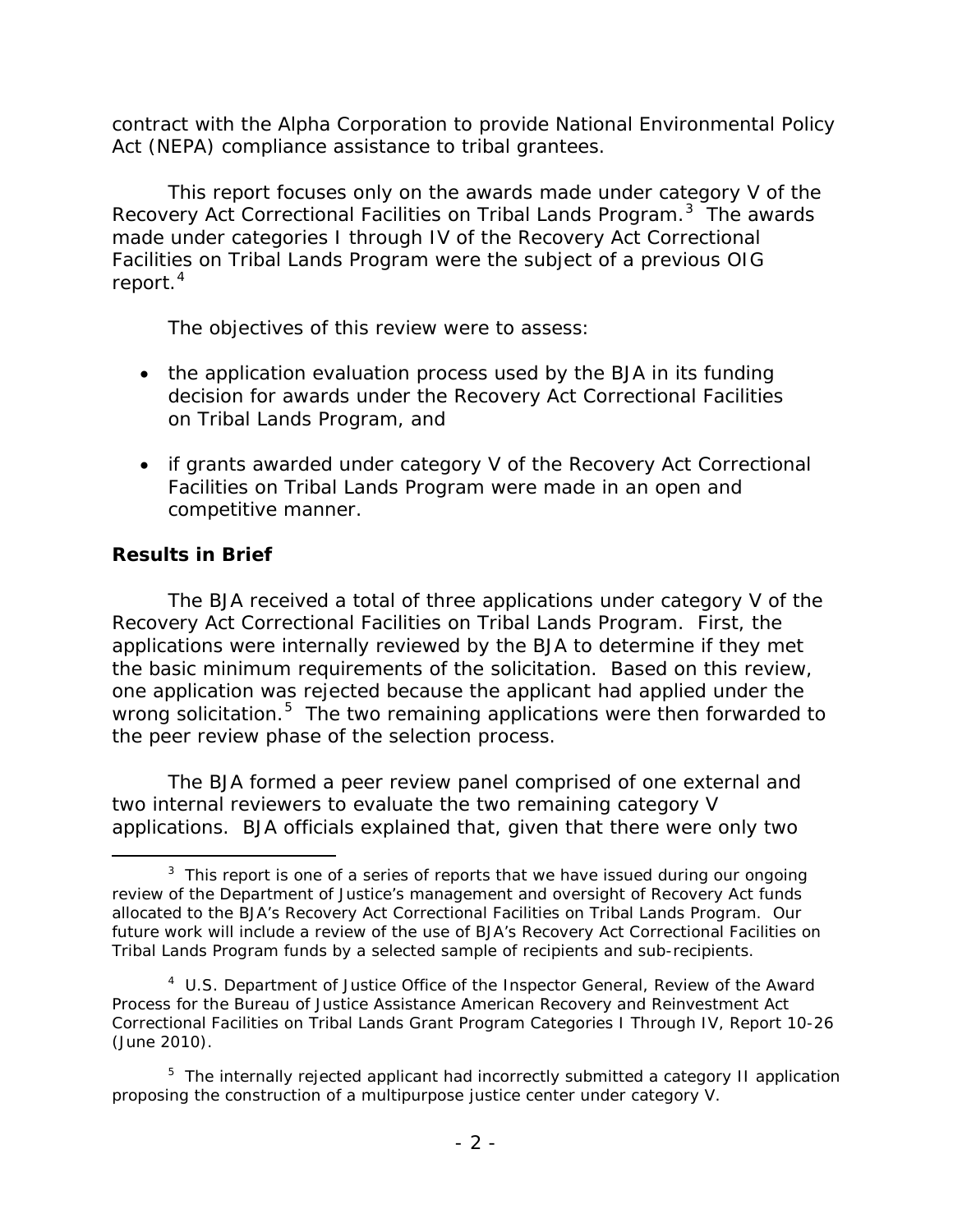applications to review under category V, it was more cost effective to review them internally. Additionally, BJA officials stated that it is the BJA's policy to utilize senior policy analysts within the BJA to review national training and technical assistance award applications due to the importance of these awards to the BJA's mission, and that these internal reviewers had better insight into the types of training and technical assistance that would be needed under these programs and could better assess applicants' capabilities than an external reviewer.

Scores for each reviewed application were compiled into a scoring report by the peer review logistical support provider.<sup>[6](#page-3-0)</sup> We independently calculated the final peer review scores for the two applicants based upon the raw peer reviewer scores to determine the accuracy of the overall scores reported to the BJA by the logistical support provider and determined that one score had been incorrectly reported to the BJA.<sup>[7](#page-3-1)</sup> We brought this discrepancy to the BJA's attention. We found that the logistical support provider had mis-keyed the score when manually entering it into the final report sent to BJA. The logistical support provider stated that it will ensure that this type of error does not occur again by conducting a quality control review of manually entered data. In order to prevent reporting errors from affecting future peer reviews, OJP should ensure that the logistical support contractor satisfactorily implements this quality control review of manually entered data.

However, neither the incorrect nor the correct final assessment score changed the overall ranking of category V applications. Therefore, this error did not appear to have a significant effect on the funding decision.

Funds totaling \$4,737,942 were provided through category V Recovery Act funding to Justice Solutions Group (JSG). We found that JSG had not submitted all required materials with its application at the time the initial

<span id="page-3-0"></span> $\overline{\phantom{0}}$  $6$  The BJA contracts with a peer review logistical support provider to assist with the peer review process for applications received under the Recovery Act Correctional Facilities on Tribal Lands Program. Lockheed Martin holds the current contract to provide logistical support during the peer review process.The logistical support provider maintains a pool of potential peer reviewers, distributes access to applications in OJP's Grants Management System (GMS) to selected peer reviewers, facilitates consensus calls between subject matter experts and peer reviewers, and calculates the scores resulting from the review panels.

<span id="page-3-1"></span> $7$  We did not evaluate, nor do we provide an opinion, on the validity or accuracy of the each individual peer reviewer's assessment of the applications. The objective of our analysis was to determine if the overall scores assigned to applications correctly represented the average of the peer reviewers' scores for each application.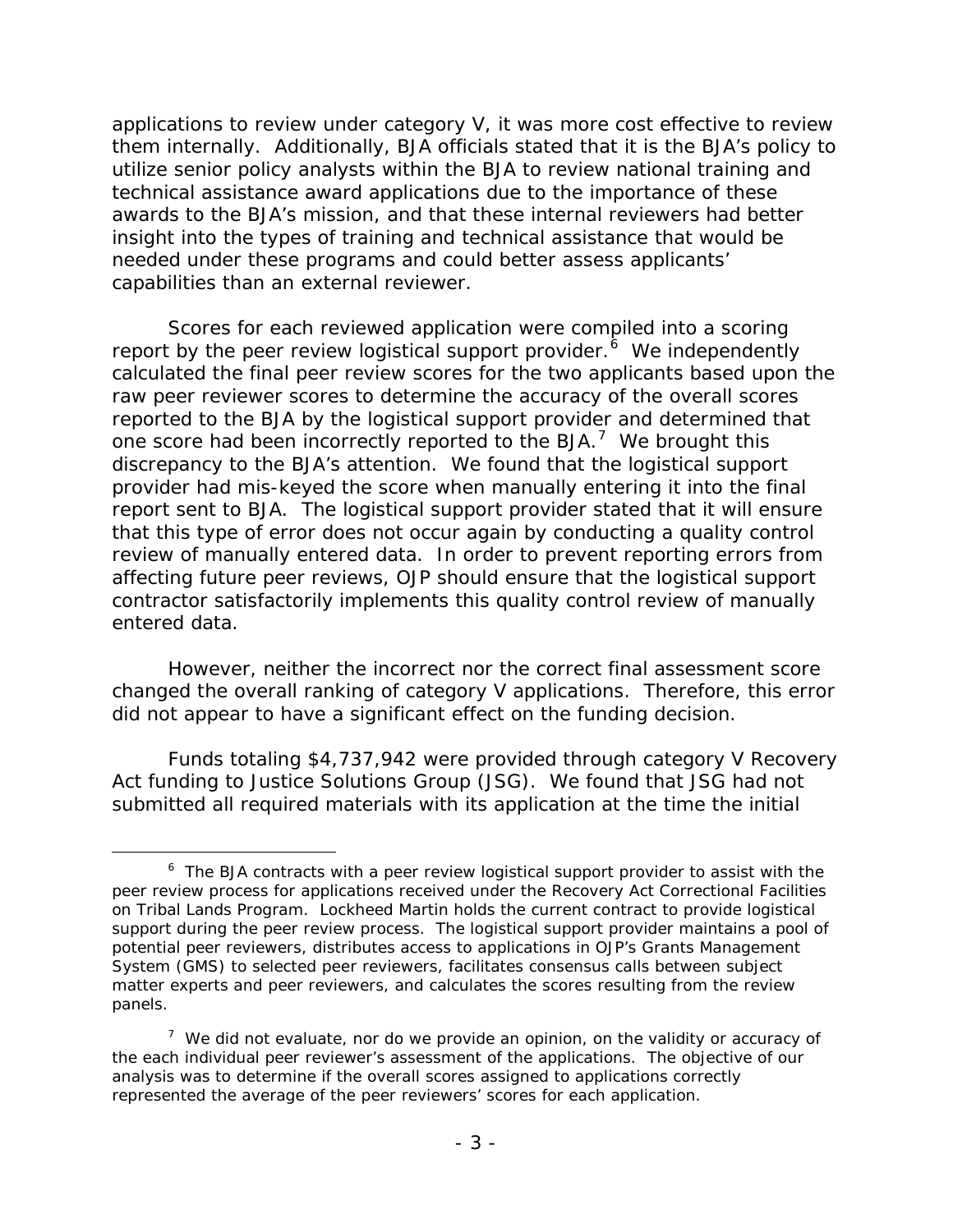award was made.<sup>[8](#page-4-0)</sup> Although the grant was awarded to JSG with an incomplete application, the BJA placed a hold on the award until all the required materials were submitted. The funds awarded to JSG included a \$250,607 supplement that was awarded non-competitively.<sup>[9](#page-4-1)</sup>

Although the BJA represented the awarding process of the original award to JSG to be a competitive process, we identified a prior relationship between JSG and an internal peer reviewer (Peer Reviewer A).<sup>[10](#page-4-2)</sup> Peer Reviewer A served as a point of contact for Recovery Act Correctional Facilities on Tribal Lands Program applicants during the application process. We obtained the Conflict of Interest Form submitted by Peer Reviewer A certifying that the reviewer had no conflicts of interest at the time applications for the Recovery Act Correctional Facilities on Tribal Lands Program were reviewed. However, during a recent OIG grant audit of JSG, we obtained documentation showing that Peer Reviewer A, while employed at DOJ, had significant involvement with JSG prior to serving on the review panel for the Recovery Act Correctional Facilities on Tribal Lands Program. Peer Reviewer A had participated in JSG's Advisory Committee. The purpose of this committee is to collaboratively support the development of curricula and publications for use by JSG, the provision of technical assistance by JSG, and the dissemination of information by JSG to assist tribal planning teams. The use of a peer reviewer who is not free from a conflict of interest with an applicant undermines the purpose of the peer review process as a means for an objective and independent review.

<span id="page-4-0"></span> <sup>8</sup> <sup>8</sup> JSG had failed to submit certifications related to Recovery Act reporting and infrastructure investments. These documents were required by the solicitation but immaterial to the funding decision.

<span id="page-4-2"></span><span id="page-4-1"></span><sup>&</sup>lt;sup>9</sup> The BJA also awarded \$263,000 as a supplement to an existing contract with the Alpha Corporation to provide National Environmental Policy Act (NEPA) compliance assistance to tribal grantees. This supplement was also awarded non-competitively.

 $10$  This peer reviewer is referred to as Peer Reviewer A throughout this report.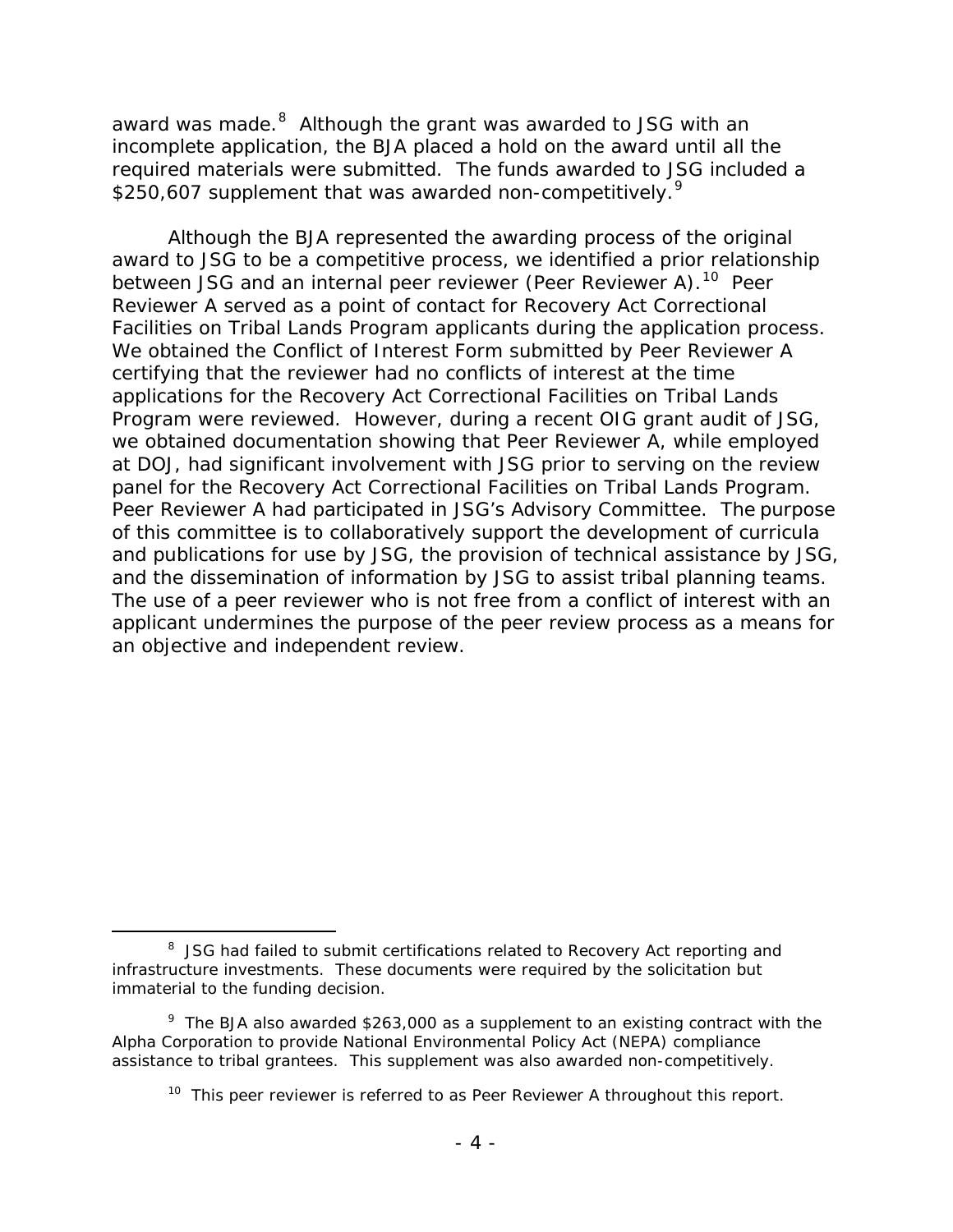Additionally, we identified several concerns with the BJA's award process being open and competitive. We found that JSG and its affiliated companies have been the exclusive recipients of grants and cooperative agreements to provide training and technical assistance for correctional facilities on tribal lands since 2001. In 2001, the Federal Bureau of Prison's (BOP) National Institute of Corrections (NIC) awarded Justice Planners International, LLC a non-competitive cooperative agreement to provide training and technical assistance for the construction of correctional facilities on tribal lands. According to the funding memo provided by the BOP:

Due to a short time frame, dictated by OJP's Corrections Program Office (CPO) direction to begin providing technical assistance as soon as possible, two firms were contacted who had a reputation for strong architectural planning and design work in both juvenile and adult correctional facilities and also had experience in providing NIC training and technical assistance to Indian Tribes. The firms Mark Goldman and Associates, Inc. and International Partnerships for Youth LLC, formed a partnership entitled Justice Planners International LLC.<sup>[11](#page-5-0)</sup> Following two meetings with the CPO and the NIC, the firm developed an application to provide technical assistance to Indian Tribes that contained all of the prerequisites requested of them by both the CPO and the NIC.

From 2001 through 2005, the NIC, through an interagency agreement with OJP, used a non-competitive process to award funds to Justice Planners International to provide training and technical assistance for correctional facilities on tribal lands. Since 2006, funding has been provided directly to JSG and its affiliated companies by the BJA through both competitive and non-competitive awards. Excluding Recovery Act funding, JSG and its affiliated companies have received approximately \$7.3 million since 2001 to provide training and technical assistance for correctional facilities on tribal lands. Approximately \$5.3 million of this funding has been noncompetitively awarded. Appendix III provides a detailed listing of funding provided to JSG and its affiliated companies.

The Recovery Act Correctional Facilities on Tribal Lands Program solicitation states that priority consideration would be given to category V

<span id="page-5-0"></span><sup>&</sup>lt;sup>11</sup> International Partnership for Youth, LLC is currently using the trade name "Justice Solutions Group" to conduct business as a training and technical assistance provider for correctional facilities on tribal lands.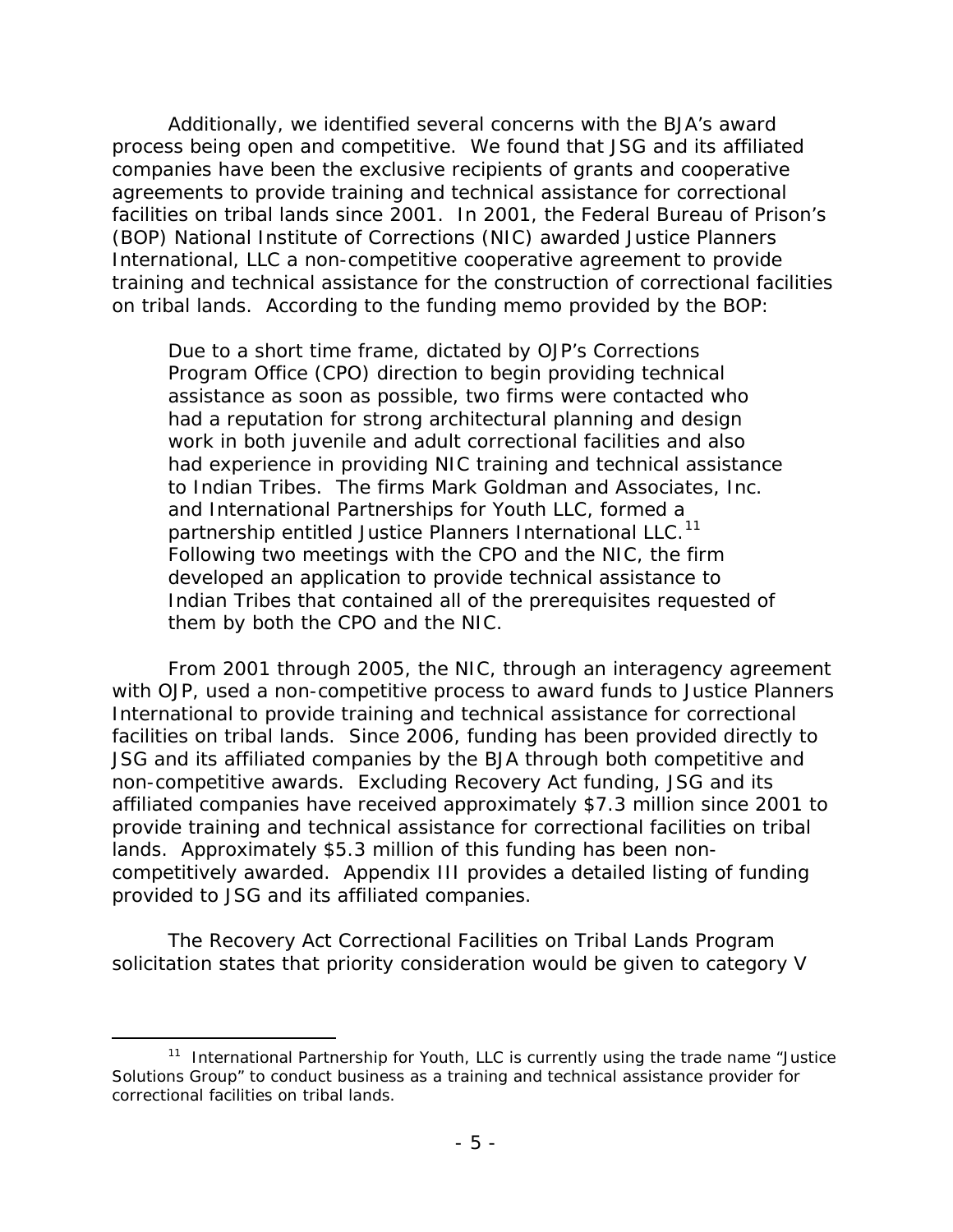applicants that demonstrate specific competencies.<sup>[12](#page-6-0)</sup> It appears that BJA's priority consideration, as indicated in the Recovery Act Correctional Facilities on Tribal Lands solicitation, was written specifically for JSG and it would be very difficult, if not impossible, for any other applicant of this program to meet the criteria without the support the BJA provided JSG. For example, the BJA states that priority consideration would be given to applicants that demonstrate a history of working effectively with tribal officials, tribal project managers, the BIA, the National Institute of Corrections, and other federal agencies. As previously described, JSG began work through an affiliated company with tribal corrections through a 2001 cooperative agreement with the Federal Bureau of Prison's National Institute of Corrections and OJP's Corrections Program Office, and has been the exclusive training and technical assistance provider for correctional facilities on tribal lands since 2001. Additionally, JSG was funded by the BJA through a 2008 grant to develop an Advisory Committee comprised of leadership from tribal government, tribal correctional agencies, and representatives from JSG, BJA, BIA, the National Institute of Corrections, state government, and private foundations.

As a result of our review, we are concerned that the BJA may not have complied with the requirements in the Recovery Act to award grants in a fair manner. We believe that the BJA should consider strengthening internal controls to reduce the risk of the appearance of conflicts of interest or favoritism towards a particular grantee. The BJA should also consider possible remedies or disciplinary actions that may be warranted as a result of the appearance of a conflict of interest identified in our review.

More detailed results of our review of the BJA's award processes for category V of the Recovery Act Correctional Facilities on Tribal Lands Program are discussed in the sections below.

#### **Overview of Award Process**

The BJA received a total of three applications under category V of the Recovery Act Correctional Facilities on Tribal Lands Program. According to BJA's process, prior to funding each application goes through a review process to ensure the most qualified applicants are awarded grants. First, the BJA performs an internal review to determine if the applications meet

<span id="page-6-0"></span> $12$  These competencies relate to substantial experience working with tribes and the planning of tribal correctional facilities, a history of working with the National Institute of Corrections and other federal agencies involved in tribal programs, access to criminal justice professionals, and a 90-day operational readiness.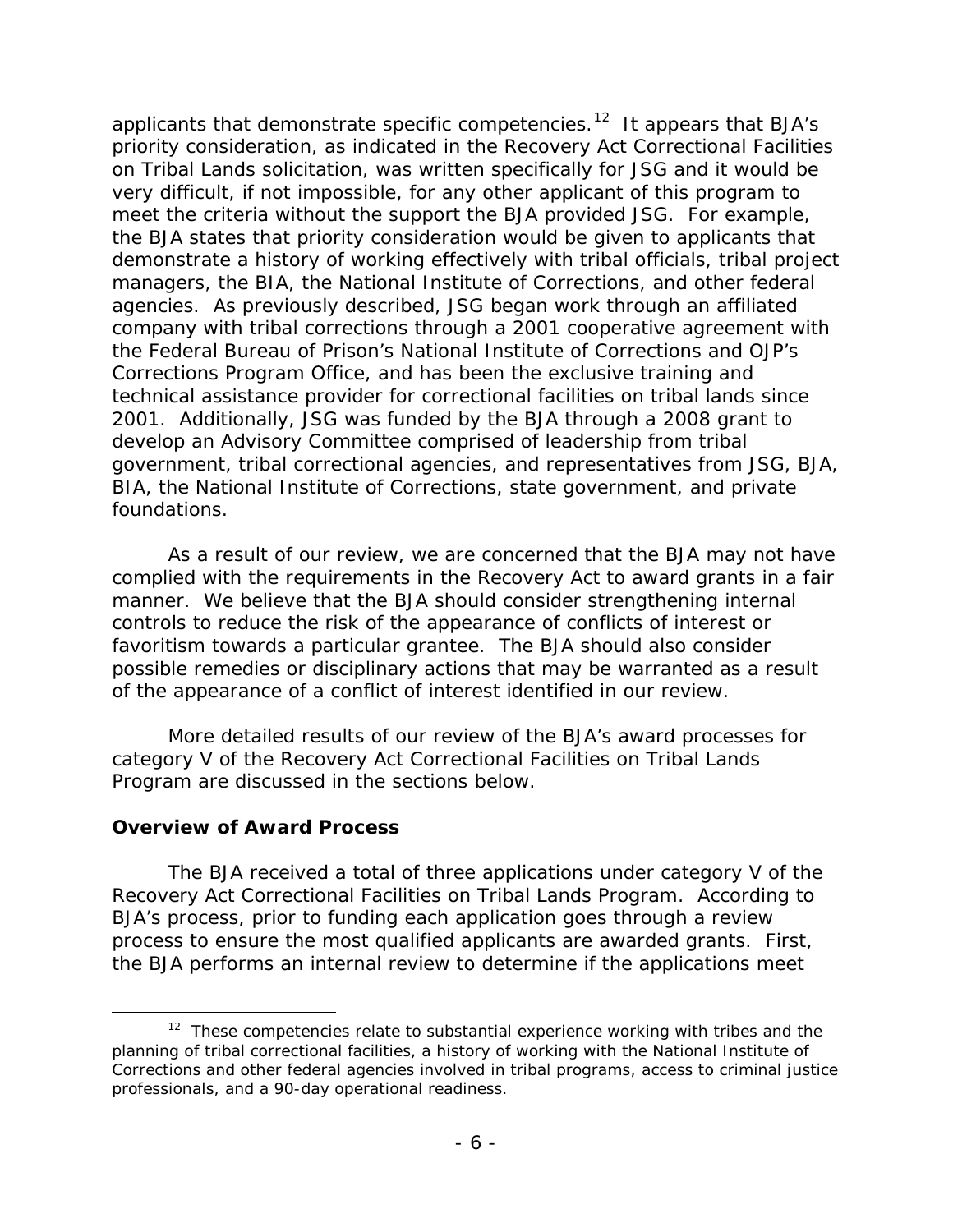the Basic Minimum Requirements of the solicitation.<sup>[13](#page-7-0)</sup> Successful applications are then sent to peer reviewers for evaluation. Once scored, applications are again reviewed by BJA officials and funding recommendations are made and sent to OJP's Assistant Attorney General for approval. Once the Assistant Attorney General approves funding recommendations, awards are made.

## **BJA's Internal Review of Applications**

The three applications the BJA received were internally reviewed to determine if they met the Basic Minimum Requirements of the solicitation. BJA officials informed us that as a result of the internal review, one application was rejected because the applicant had applied under the wrong solicitation.<sup>[14](#page-7-1)</sup> The remaining two category V applications were forwarded to the peer review phase of the selection process.

As a result of the competitive review process, the BJA made one award totaling \$4,487,335 to JSG.<sup>[15](#page-7-2)</sup> We reviewed the application materials submitted by JSG and found that JSG had not submitted all required materials at the time awards were made, indicating that the BJA may not

<span id="page-7-0"></span> $13$  Basic Minimum Requirements are defined for each program in the solicitation developed by OJP in accordance with agency guidelines and regulations. Basic Minimum Requirements for the Recovery Act Correctional Facilities on Tribal Lands Program solicitation include: (1) a valid Data Universal Numbering System (DUNS) number and current registration in the Central Contractor Registration database; (2) a signed tribal resolution by the application deadline (May 4, 2009); (3) a completed Standard Form 424, a core government-wide standard data set and form for grant applications; (4) project abstract; (5) project narrative; (6) project budget and budget narrative; (7) project timeline with expected completion dates, resumes of key personnel, and Memorandum of Understanding (if applicable); (8) a certification as to the Recovery Act reporting requirements; and (9) a general certification as to the requirements for receipt of funds for infrastructure investments.

<span id="page-7-1"></span> $14$  According to the solicitation, eligible category V applicants are for-profit (commercial) organizations, non-profit organizations, faith-based and community organizations, institutions of higher learning, or consortiums with demonstrated national level experience in working with tribal representatives to plan, renovate, and construct correctional facilities that serve local and regional needs. The internally rejected applicant was a tribe that had incorrectly submitted an application for the construction of a multipurpose justice center under category V.

<span id="page-7-2"></span> $15$  As of November 2010, two supplemental, non-competitive awards were made totaling \$513,607. One award was given to JSG for \$250,607, and one award was made to Alpha Corporation for \$263,000, bringing the total awarded under category V to \$5,000,942.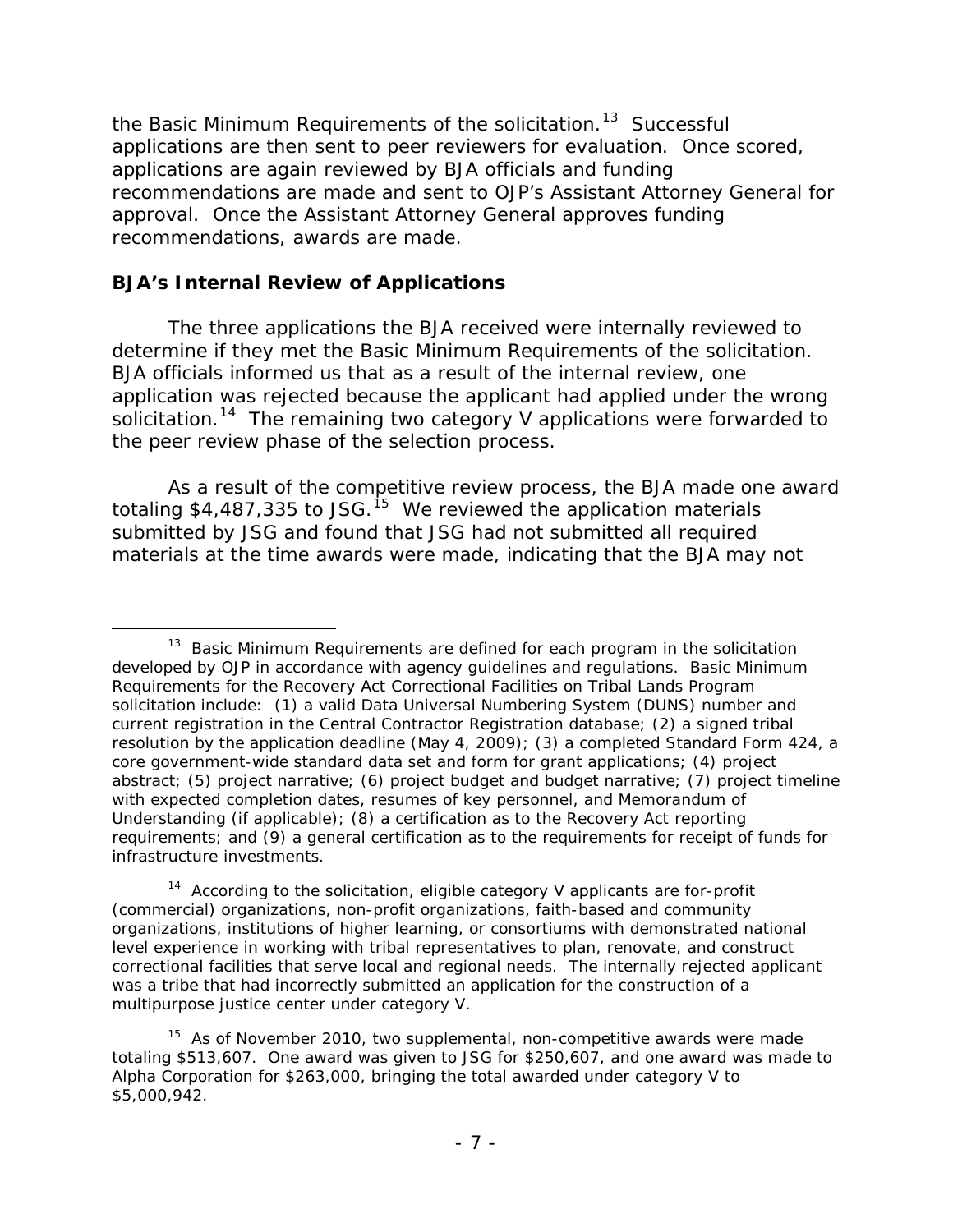have fully enforced solicitation requirements.<sup>16</sup> Consequently, the grant was awarded to JSG with an incomplete application.<sup>[17](#page-8-1)</sup> However, the BJA placed a hold on the award until JSG had submitted the missing material.

#### **Peer Review Process**

The BJA contracts with a peer review logistical support provider to assist with the peer review process for applications received under the Recovery Act Correctional Facilities on Tribal Lands Program.<sup>[18](#page-8-2)</sup> The logistical support provider maintains a pool of potential peer reviewers, distributes access to applications in OJP's Grants Management System (GMS) to selected peer reviewers, facilitates consensus calls between subject matter experts and peer reviewers, and calculates the scores resulting from the review panels. The list of potential peer reviewers and their resumes were made available to the BJA to select qualified candidates for the peer review process.

However, given that there were only two applications to review under category V, the BJA decided that it was more cost effective to review them internally. Additionally, BJA officials stated that it is the BJA's policy to utilize senior policy analysts within the BJA to review national training and technical assistance award applications due to the importance of these awards to the BJA's mission. BJA officials added that these internal reviewers had better insight into the types of training and technical assistance that would be needed under these programs than external reviewers and could better assess applicants' capabilities. The BJA formed one peer review panel to review category V applications, which was comprised of one external and two internal peer reviewers who were selected based on their experience with tribal matters, training, and technical assistance.

<span id="page-8-0"></span><sup>&</sup>lt;sup>16</sup> We reported the issue of inconsistent enforcement of solicitation requirements for the Edward Byrne Memorial Justice Assistance Grant Program in a prior report. In its response, OJP stated that for future solicitations, the BJA plans to describe material as "required" and send back applications for additional information when the "required" information is not included. U.S. Department of Justice Office of the Inspector General, *Review of the Edward Byrne Memorial Justice Assistance Grant Program Recovery Act Formula Awards Administered by the Department of Justice's Office of Justice Programs* (December 2009).

<span id="page-8-1"></span><sup>&</sup>lt;sup>17</sup> JSG failed to submit certifications related to Recovery Act reporting and infrastructure investments. These documents were required by the solicitation but were immaterial to the funding decision.

<span id="page-8-2"></span><sup>&</sup>lt;sup>18</sup> Lockheed Martin holds the current contract to provide logistical support during the peer review process.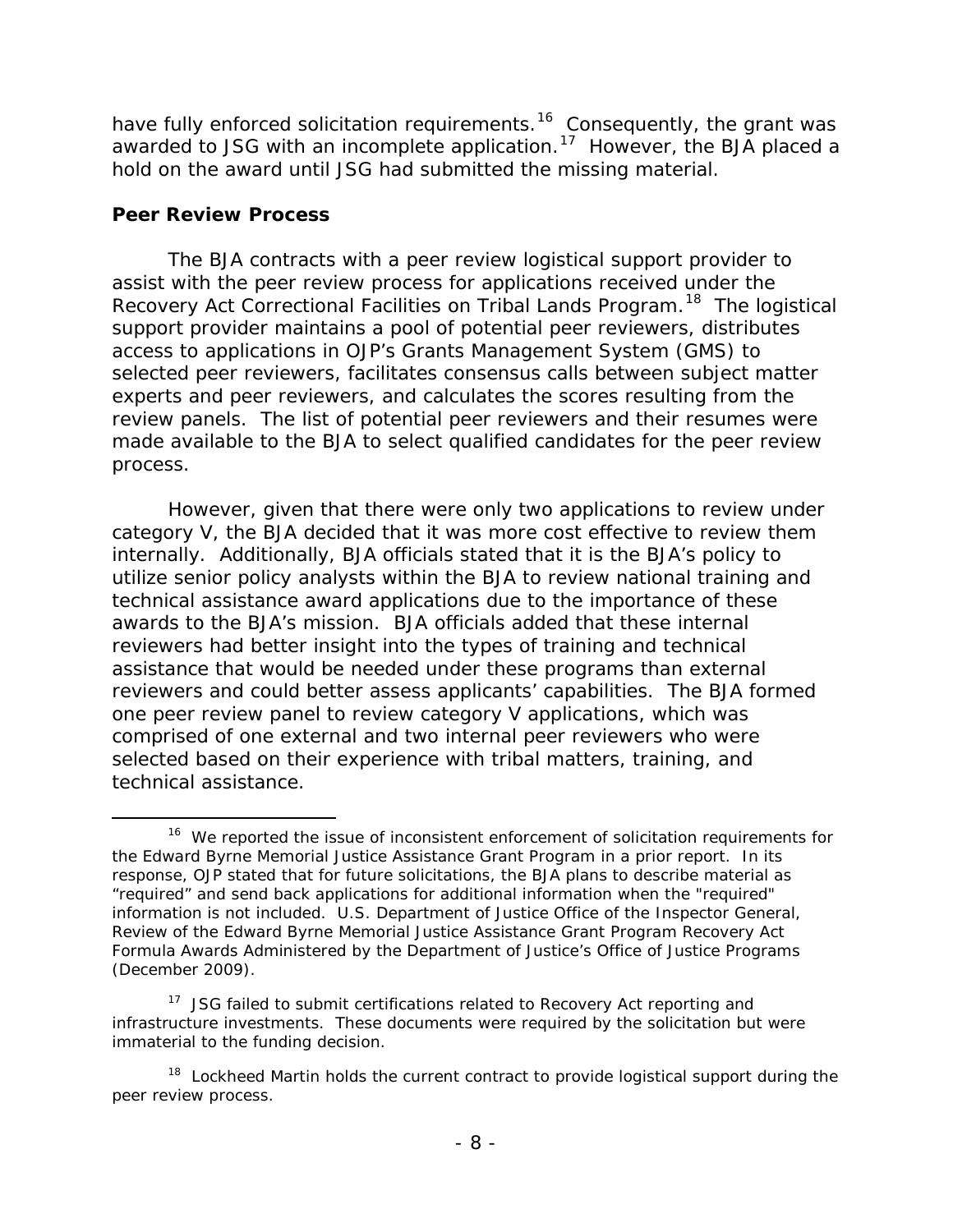# *Peer Review Scoring Methodology*

The BJA defined the criteria and the weighting of each criterion used to evaluate applications submitted under category V of the Recovery Act Correctional Facilities on Tribal Lands Program in the program solicitation. Each peer reviewer performed an initial assessment and rated each criterion, as listed below in Table 1, on a scale of 0 (unacceptable) to 10 (excellent). Each criterion was assigned a weight (percentage) by the BJA, also identified in Table 1.

#### **TABLE 1. CRITERIA AND WEIGHTED POINT VALUE FOR PEER REVIEW OF CATEGORY V APPLICATIONS**

| <b>CRITERIA</b>                                                                                 | <b>WEIGHTED POINT VALUE</b> |
|-------------------------------------------------------------------------------------------------|-----------------------------|
| Statement of the Problem/Program Narrative                                                      | 15%                         |
| Project/Program Design and Implementation                                                       | 20%                         |
| Capabilities/Competencies                                                                       | 35%                         |
| <b>Budget</b>                                                                                   | 15%                         |
| Impact/Outcomes and Evaluation/Plan for Collecting<br>Data for Performance Measures/Sustainment | 15%                         |

Source: OJP

In addition to the evaluation criteria and weighted point value listed above, the Recovery Act Correctional Facilities on Tribal Lands Program solicitation states that priority consideration would be given to category V applicants that demonstrate:

- Substantial experience working with tribes to plan, renovate, and construct facilities associated with the incarceration and rehabilitation of juvenile and adult offenders subject to tribal jurisdiction;
- Substantial experience in developing comprehensive strategic community justice plans that encompass community need, the design, use, capacity, and cost of adult and juvenile justice sanctions and services;
- An understanding of detention and correctional building options including prototypical or quasi-prototypical concepts/designs for tribal correctional facilities, multi-service centers, support offices, and regional facilities;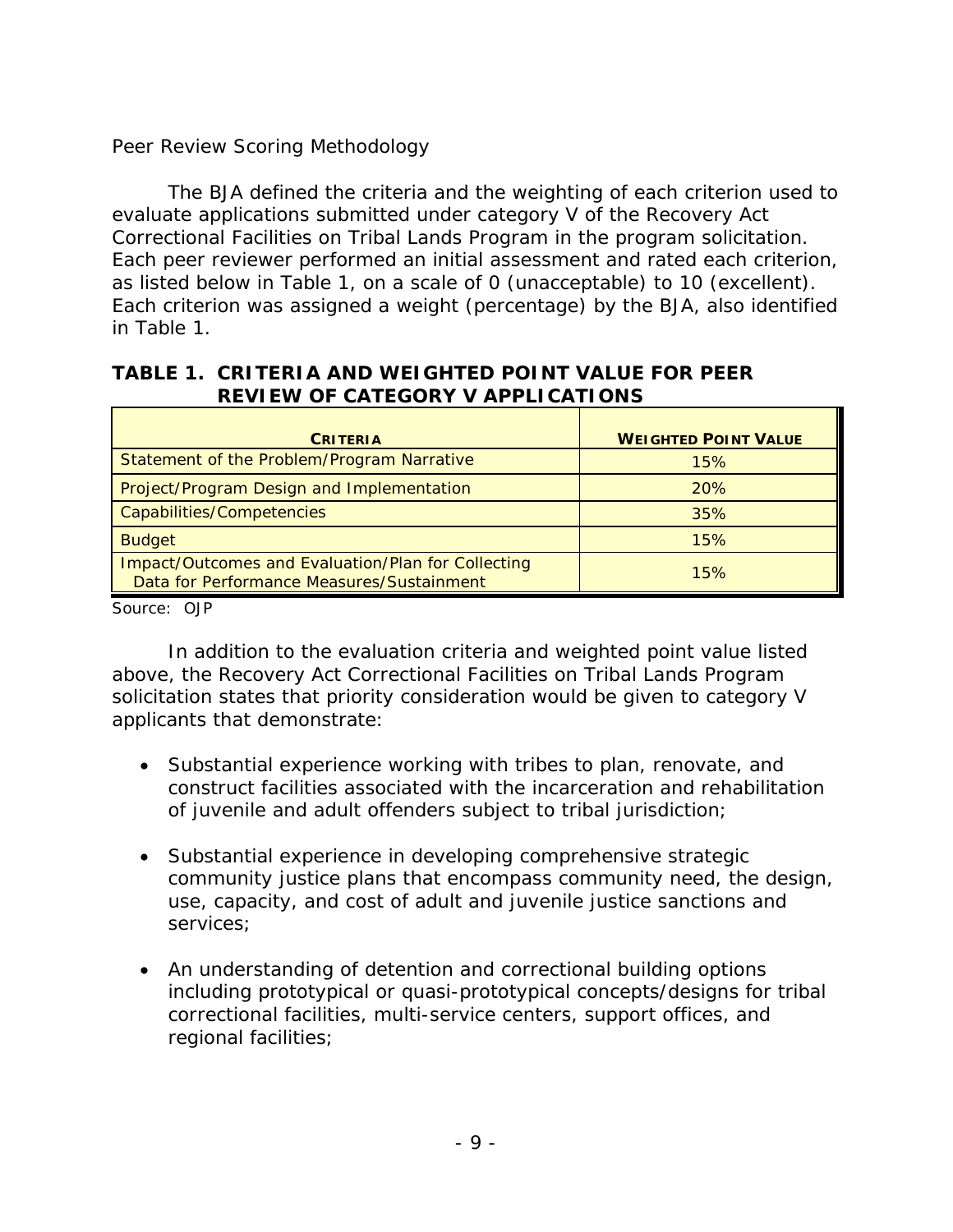- A history of working effectively with tribal officials, tribal project managers, the Bureau of Indian Affairs, the National Institute of Corrections, and other federal agencies;
- Cultural competency working with Native American representatives and communities;
- An ability to develop curricula and modify training and technical assistance delivery to meet specific needs of tribal communities;
- Access to an established cadre of criminal justice professionals with substantial experience in Indian Country who can execute tasks associated with this program; and
- An operational readiness within 90 days of the award.

# *Peer Review Scoring Process*

Using the evaluation criteria provided by the BJA, peer reviewers completed an initial assessment of each application. After the initial assessments, each peer reviewer's individual criterion scores were input into the Initial Assessment Form in GMS, which automatically weighted each score.<sup>[19](#page-10-0)</sup> A peer reviewer's overall application score is on a scale of 0 (unacceptable) to 100 (excellent), and is the sum of each criterion's weighted score. The logistical support provider compiled a report of all the initial comments and scores submitted by the peer reviewers. The peer reviewers then participated in a conference call facilitated by the logistical support provider to discuss their scores and comments. The solicitation manager, a BJA staff member responsible for overseeing the award process for a solicitation, also participated to provide clarification to reviewers, but was not allowed to influence the outcome of the application review.

Following the consensus call, peer reviewers were able to change their scores or comments based on feedback they received from the group. While reviewers may come to a consensus during this meeting, it is not required. After the consensus call, peer reviewers then entered their final scores and comments into the Final Assessments Form in GMS. The final scores were

<span id="page-10-0"></span> $19$  GMS automatically weights each criterion score by multiplying each criterion score by 10 and then by the weighting percentage assigned to each criterion under the Recovery Act Correctional Facilities on Tribal Lands Program.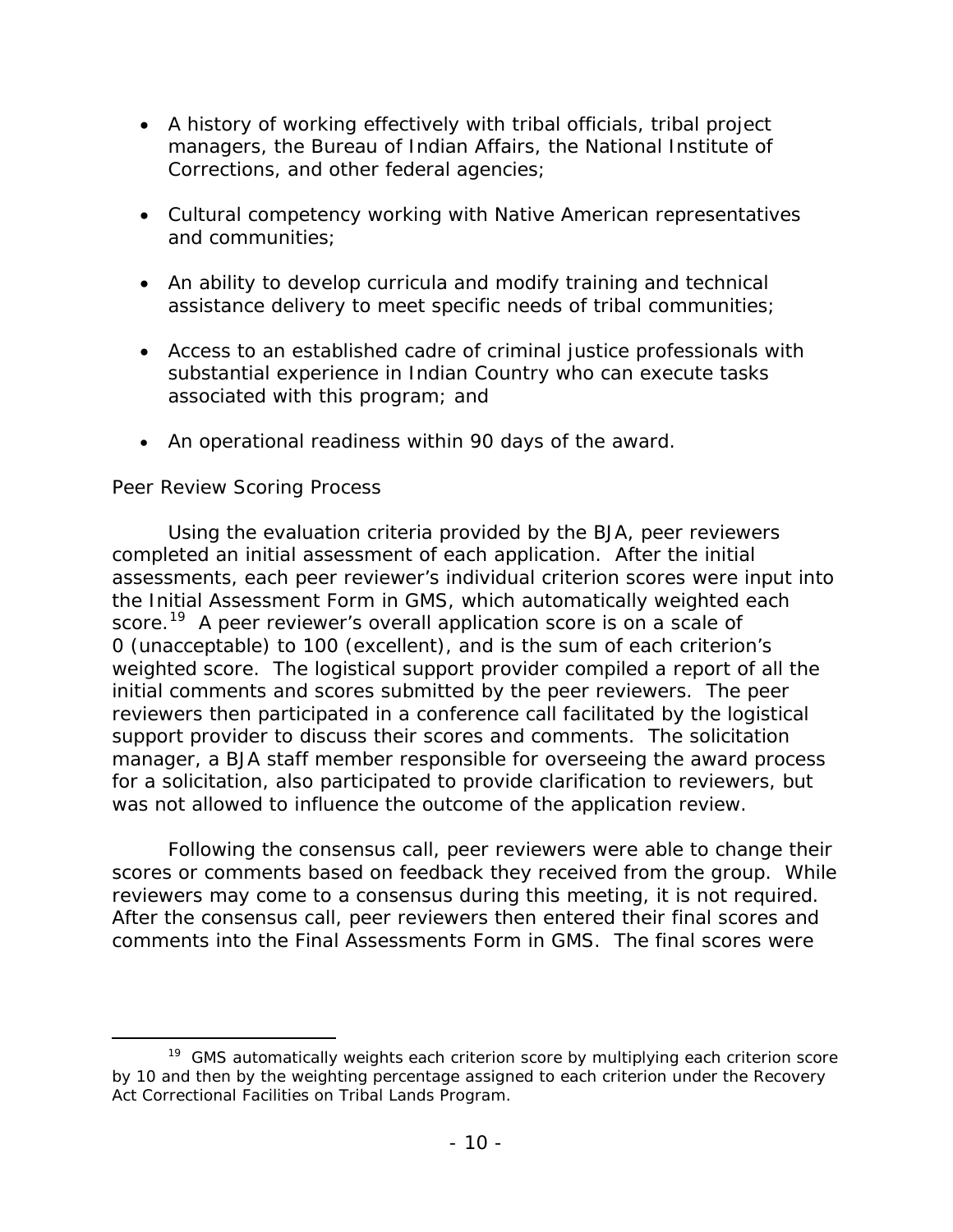then compiled by the logistical support provider.<sup>[20](#page-11-0)</sup> The applications were ranked by their overall final assessment score within each award category. Appendix II details the overall final assessment score for each application. We compared the original scores to the final score submitted by the peer reviewers to identify any applications that had been significantly changed following the consensus call, and we did not identify any such changes.

#### *Peer Review Score Verification*

To determine the accuracy of the final scoring report provided to the BJA by the logistical support provider and the calculations programmed in GMS, which automatically average the raw peer reviewer scores, we independently averaged each application's peer review scores and compared our results to what was provided to the BJA by the logistical support provider.<sup>[21](#page-11-1)</sup> We determined that one of the two final assessment scores had been incorrectly reported. The National Justice Center's final average score following the peer review was reported to the BJA as 77.50 out of a possible 100.<sup>[22](#page-11-2)</sup> The final score calculated by the OIG using the methodology described above was 81.17 out of a possible 100.

At our request, the BJA followed up on the discrepancy with the logistical support provider and found that it had mis-keyed the score when manually entering it into the final report sent to the BJA. The logistical support provider reported that the error was most likely due to the slow response of the reviewers and that it will ensure that this does not occur again by conducting a quality control review of manually entered data. The logistical support provider concurred that the correct final assessment score for the National Justice Center's application was 81.17. However, neither the incorrect nor the correct final assessment score changes the overall ranking of category V applications. Even though in this case the reporting error by the logistical support provider did not affect the overall ranking, there is a potential for this type of error to affect future peer reviews. Therefore, OJP should ensure that the logistical support contractor

<span id="page-11-0"></span><sup>&</sup>lt;sup>20</sup> Each application received an overall final assessment score on a scale of 0 (unacceptable) to 100 (excellent), which represents the average of all three final peer reviewer scores.

<span id="page-11-2"></span><span id="page-11-1"></span> $21$  We did not evaluate, nor do we provide an opinion on, the validity or accuracy of each individual peer reviewer's assessment of the applications. The objective of our analysis was to determine if the overall scores assigned to applications correctly represented the average of the peer reviewers' scores for each application.

<sup>&</sup>lt;sup>22</sup> OJP grant application No. 2009-G6019-CA-ST.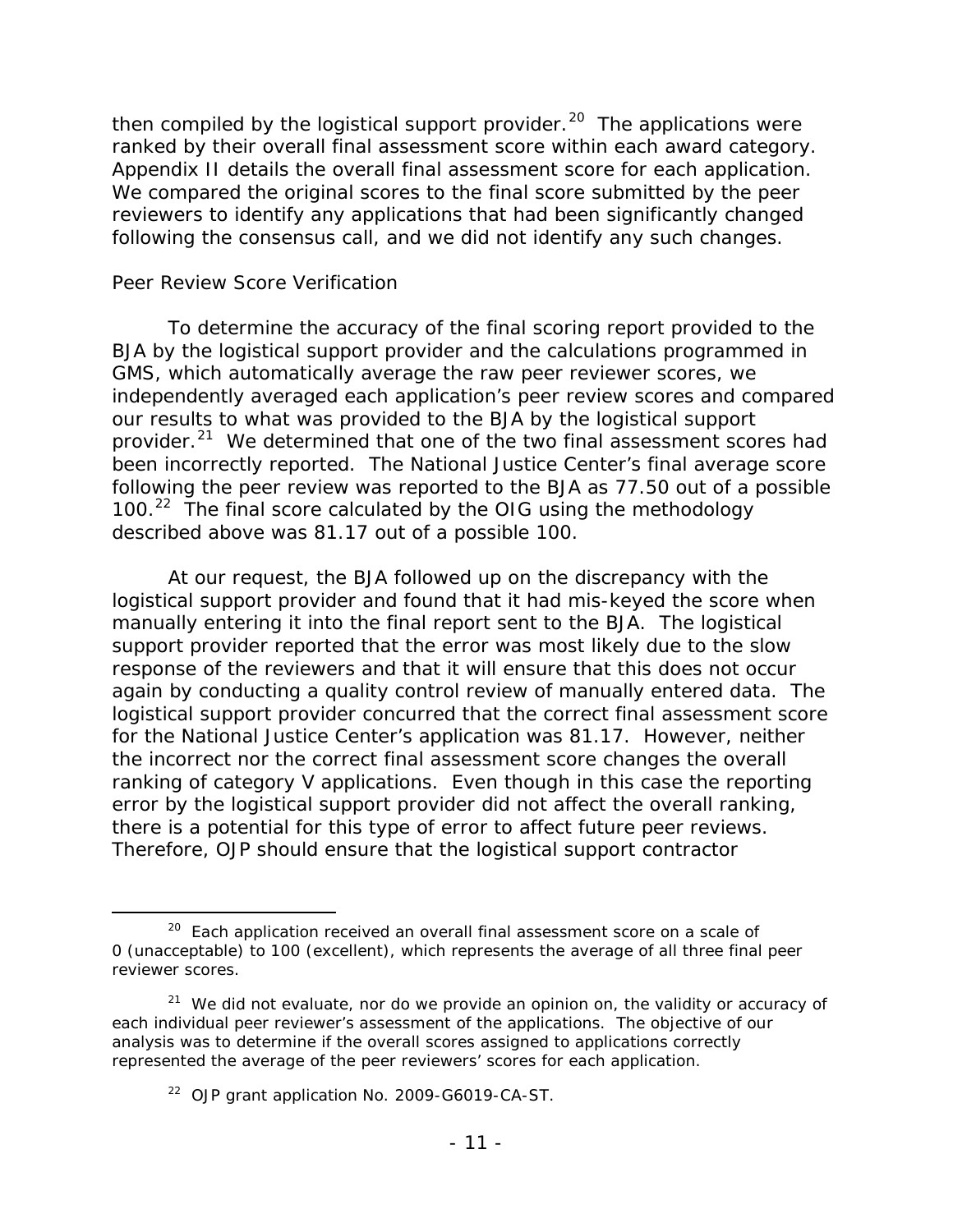satisfactorily implements the quality control review of manually entered data mentioned above.

# **BJA's Award Decision**

After the peer review was completed, the grant manager and BJA program office management collaborated to recommend applications for funding. The BJA reviewed both applications sent to peer review and developed a formal recommendation memorandum for approval by the Assistant Attorney General for OJP. This memorandum recommended funding the application submitted by JSG because it had the highest peer review score. In addition, the memorandum recommended JSG for its proven track record of providing training and technical assistance for the BJA's Correctional Facilities on Tribal Lands Program, an established reputation among the tribal nations, effectively utilizing tribal members for its work, and its keen awareness of the issues facing tribes and tribal criminal justice systems, especially the corrections component. JSG was ultimately awarded \$4,487,335 under category V of the 2009 Recovery Act Correctional Facilities on Tribal Lands Program.<sup>[23](#page-12-0)</sup>

In its funding memorandum to the Assistant Attorney General for OJP, the BJA recommended funding for only \$224,486,393 of the \$225,000,000 appropriated under categories I through V of the Recovery Act Correctional Facilities on Tribal Lands Program. The remaining \$513,607 was awarded as two non-competitive supplemental awards. One supplemental award for \$250,607 was made to JSG to deliver additional training and technical assistance to tribal grantees. BJA officials decided that a number of tribal grantees will need greater assistance than originally anticipated, and therefore recommended supplemental funding to JSG. The second supplemental award for \$263,000 was made to Alpha Corporation to provide National Environmental Policy Act (NEPA) assistance to tribal grantees. According to the funding recommendation, this supplemental award will allow Alpha Corporation to hire a NEPA Coordinator to ensure that tribal grantees are compliant with NEPA guidance and regulations in executing Recovery Act-funded construction and renovation projects.

# *Internal Peer Reviewer's Prior Relationship with JSG*

We reviewed the names of the peer reviewers serving on the panel for category V applications and determined that one of the internal reviewers also served as one of the three points of contact for Recovery Act

<span id="page-12-0"></span><sup>&</sup>lt;sup>23</sup> As of November 2010, one supplemental, non-competitive award was made to JSG for \$250,607, bringing the total awarded to JSG under category V to \$4,737,942.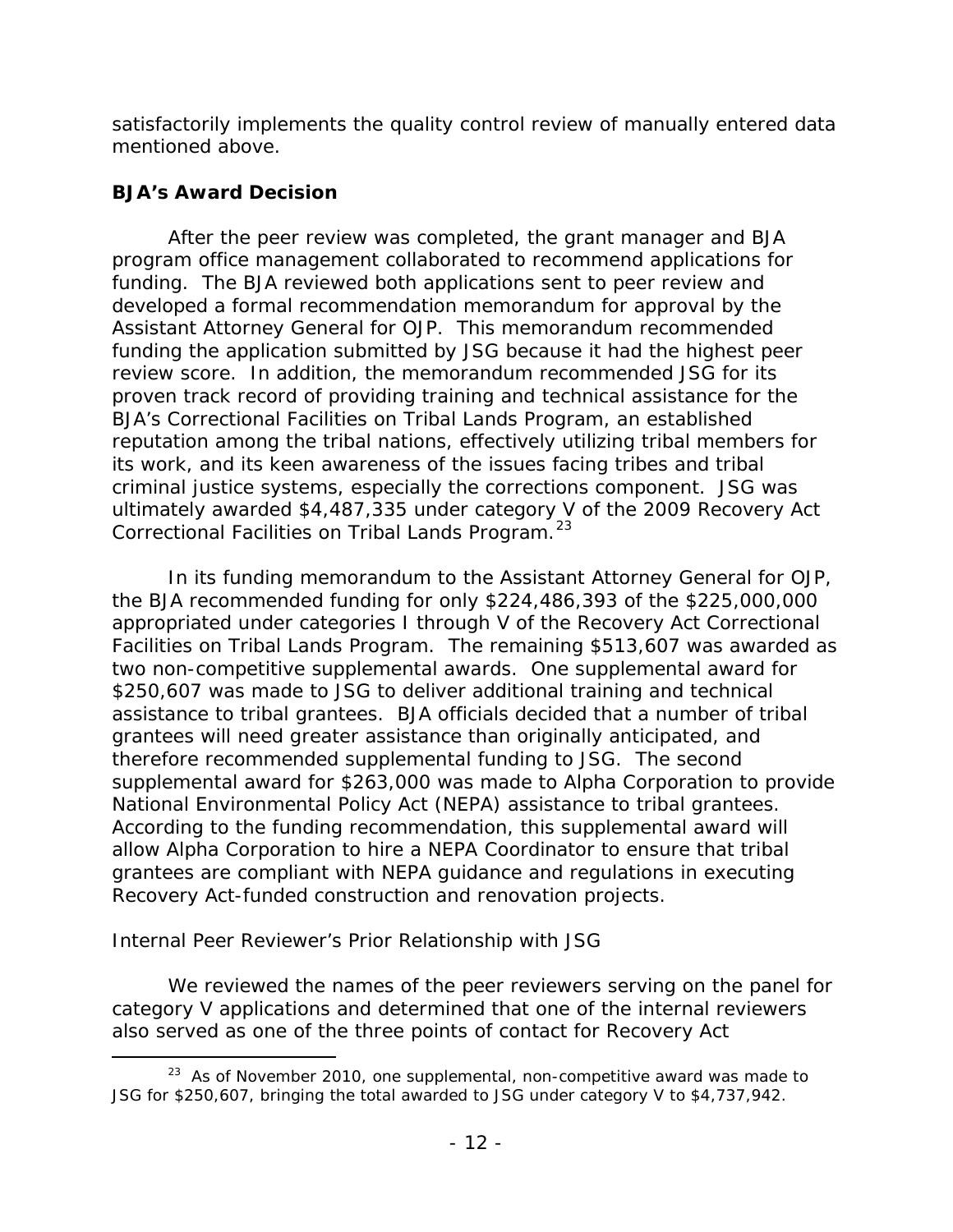Correctional Facilities on Tribal Lands Program applicants.<sup>[24](#page-13-0)</sup> We followed up with BJA officials on Peer Reviewer A's involvement with the Correctional Facilities on Tribal Lands Program and the training and technical assistance provider, JSG. BJA officials originally stated that Peer Reviewer A had no involvement with the Correctional Facilities on Tribal Lands Program or with any of the category V applicants and that Peer Reviewer A's duties involved setting up training and technical assistance services under the BJA's Tribal Courts Program.

According to the Conflict of Interest Form provided to peer reviewers by OJP, reviewers must declare if they "have or recently had a collaborative relationship with the proposal's author(s) or project staff." We obtained the Conflict of Interest Form submitted by Peer Reviewer A, which indicated the reviewer had no conflicts of interest at the time applications for the Recovery Act Correctional Facilities on Tribal Lands Program were reviewed. However, during a recent OIG grant audit of JSG, we obtained supporting documentation showing Peer Reviewer A had significant involvement with JSG prior to serving as a peer reviewer for category V applications under the Recovery Act Correctional Facilities on Tribal Lands Program. We were provided documentation that listed Peer Reviewer A as a participant in JSG's Advisory Committee prior to the peer review process of the Recovery Act Correctional Facilities on Tribal Lands Program. This committee is comprised of representatives from tribal governments, tribal correctional agencies, JSG, the BJA, the Bureau of Indian Affairs, the National Institute of Corrections, state governments, and private foundations. The purpose of this committee is to collaboratively support the development of curricula and publications for use by JSG, the provision of technical assistance by JSG, and the dissemination of information by JSG to assist tribal planning teams. According to BJA officials and materials provided by JSG, the committee brings tribal justice agencies and organizations together to facilitate collaboration in order to maximize the potential for successful completion of tribal correctional facilities.

In addition to serving on the Advisory Committee, we found that Peer Reviewer A had attended two Planning Correctional Facilities on Tribal Lands Training and Technical Assistance Project Meetings that were facilitated by JSG and took place on November 5, 2008, and March 23, 2009.<sup>[25](#page-13-1)</sup> The purpose of these meetings was to reach a general consensus on the direction, approach, and curriculum to be used for the training and technical

 $24$  This peer reviewer is referred to as Peer Reviewer A throughout this report.

<span id="page-13-1"></span><span id="page-13-0"></span> $25$  The funding recommendation was sent to the Assistant Attorney General for approval on July 21, 2009.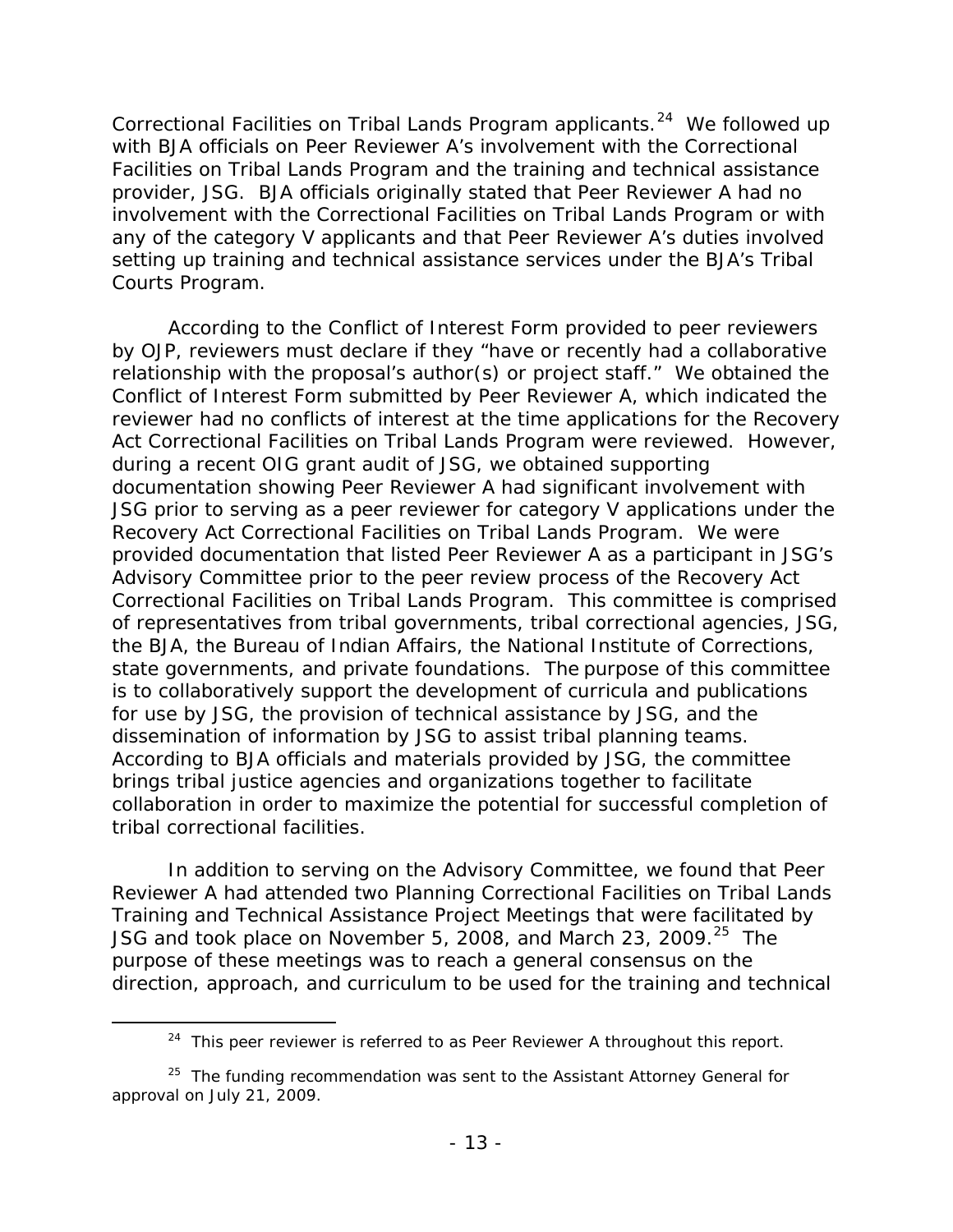assistance provided by JSG under the Correctional Facilities on Tribal Lands Program.<sup>[26](#page-14-0)</sup>

Therefore, it appears that Peer Reviewer A had a collaborative relationship with JSG staff prior to the review of their application and did not disclose this relationship during the peer review process. The use of peer reviewers who are not free from conflicts of interest with applicants undermines the purpose of the peer review process as an objective and independent review.

In our judgment, Peer Reviewer A's prior relationship with JSG may have prevented an impartial review of all category V applications and may have prevented the BJA from complying with the requirements in the Recovery Act to award grants in a fair manner. We recommend that the BJA consider reevaluating the peer review process used for awarding future funds to allow for a larger pool of eligible applicants. In addition, the BJA should consider strengthening internal controls to identify relationships between reviewers and applicants. The BJA should also consider any possible remedies, or disciplinary action, that may be warranted as a result of the prior relationship identified in our review.

# **Open and Competitive Award Process**

According to the *OJP Grant Manager's Manual*, discretionary grants are awarded on a competitive or noncompetitive basis and at the discretion of the bureau or program office head. The Recovery Act Correctional Facilities on Tribal Lands Program solicitation indicates that the grant would be awarded on a competitive basis. During our review, we identified several concerns with the competiveness of the award process.

Officials at JSG have been involved with training and technical assistance associated with the planning, design, and construction of correctional facilities on tribal lands since 2001 through affiliated companies. In 2001, officials from JSG were invited to form a joint venture, Justice Planners International, to administer a noncompetitive cooperative agreement with the Federal Bureau of Prison's National Institute of

<span id="page-14-0"></span><sup>&</sup>lt;sup>26</sup> Justice Solutions Group was awarded a 2008 Non-Recovery Act Planning Correctional Facilities on Tribal Lands Training and Technical Assistance Program to fund the PACIFIC project. The OJP grant number for this award is 2008-IP-BX-K001, and the grant period is from February 2008 to September 2010.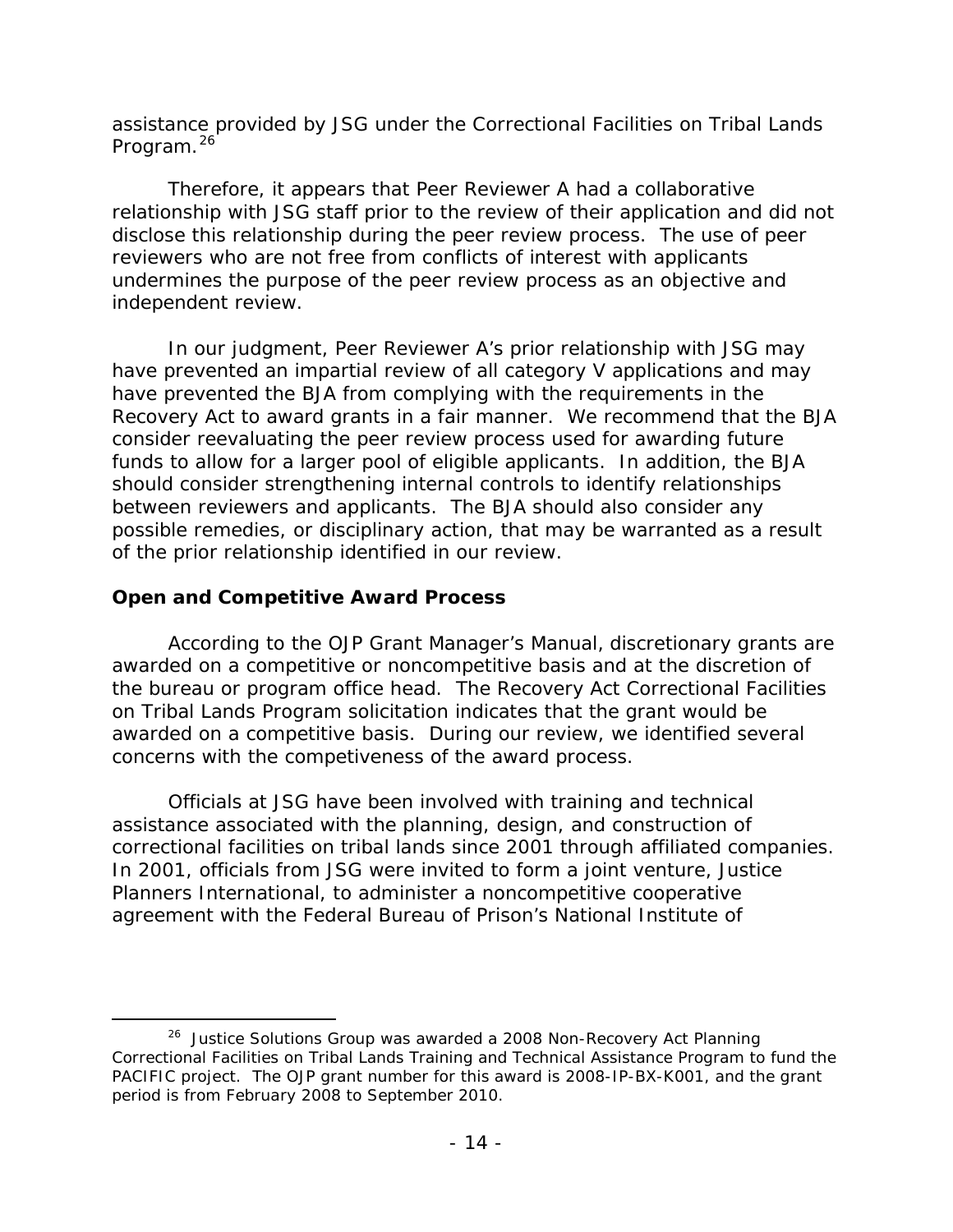Corrections and Correctional Program Office.<sup>[27](#page-15-0)</sup> The goals and objectives of this funding were to:

- Provide tribes with an understanding of the facility development process for new, renovated and/or expanded facilities;
- Provide appropriate technical assistance and introduce tribal planning team members to operational, programmatic and organizational concepts and processes that may be used during planning, design or construction of a facility to help the client plan a facility that will function as designed and in a manner that meets its mandates and mission and the needs of the tribe; and
- Assist tribes in making well-informed planning, design, and construction decisions by providing materials and information on "best practices" in facility development planning and design for new juvenile and adult detention and correctional facilities.

In 2006, Justice Planners International was awarded a noncompetitive grant by the BJA to continue the services provided under the 2001 Federal Bureau of Prisons' cooperative agreement.<sup>28</sup> In 2008, JSG was awarded a competitive Non-Recovery Act Planning Correctional Facilities on Tribal Lands Training and Technical Assistance award (2008 grant) to continue training and technical assistance services.<sup>[29](#page-15-2)</sup> The purpose of the 2008 grant was to work collaboratively with the BJA and an advisory committee to develop curricula and publications, provide technical assistance, and disseminate information to tribal planning teams that reflect an understanding of the unique attributes and challenges of tribal criminal justice systems. The advisory committee proposed in JSG's application materials for the 2008 grant is comprised of leadership from tribal government, tribal correctional agencies, and representatives from JSG, BJA, BIA, National Institute of Corrections, state government, and private foundations.

JSG has received approximately \$5.3 million in non-competitive funding since 2001 as the exclusive training and technical assistance provider for correctional facilities on tribal lands. This funding received by

<span id="page-15-2"></span><sup>29</sup> The OJP grant number for the grant is 2008-IP-BX-K001.

<span id="page-15-1"></span><span id="page-15-0"></span> $27$  A noncompetitive cooperative agreement is a cooperative agreement that is not competitively awarded. According to OMB Circular A-102, federal agencies award cooperative agreements instead of grants when "substantial involvement" is expected in carrying out the activity contemplated in the agreement.

 $28$  The OJP grant number for the grant is 2006-IP-BX-K001.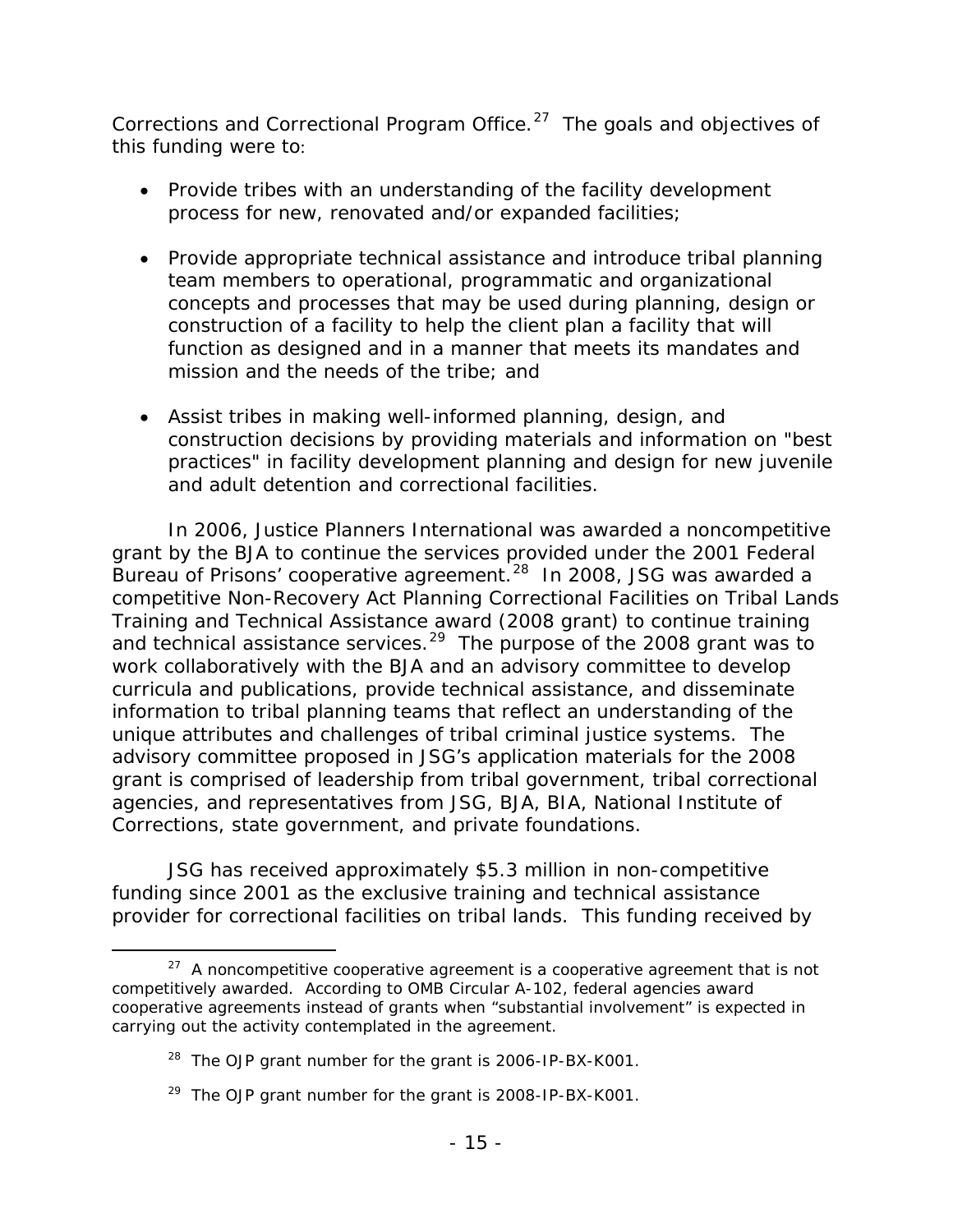JSG officials directly and through affiliated companies from various grants and cooperative agreements related to tribal correctional training and technical assistance over the past decade has allowed them to develop professional relationships with tribal officials, tribal project managers, BIA, National Institute of Corrections, and other federal agencies. It has also provided JSG with the opportunity to develop a competency in working with Native American representatives and communities, develop curricula and modify training and technical assistance delivery to meet specific needs of tribal communities, and develop a network of criminal justice professionals with substantial experience in Indian Country, all of which were criterion for priority consideration as listed in the solicitation under category V of the Recovery Act Correctional Facilities on Tribal Lands Program.

Additionally, as the current training and technical assistance provider to the Correctional Facilities on Tribal Lands Program under its 2008 grant, JSG would meet the solicitation criteria of being operationally ready within 90 days of the award. It appears that the priority consideration, as indicated in the solicitation, was written specifically for JSG, and it would be very difficult, if not impossible, for any other applicant of this program to meet the criteria without the support the BJA has provided to JSG.

## **Conclusion**

Based on our review, we identified concerns over the competitive nature of awards made by the BJA under category V of the Recovery Act Correctional Facilities on Tribal Lands Program. Peer Reviewer A's prior relationship with JSG during the peer review process combined with the priority consideration criteria in the solicitation potentially gave JSG an unfair competitive advantage over other applicants. We believe that the BJA should consider strengthening internal controls to reduce the risk of appearances of conflicts of interest when selecting internal reviewers. Consideration should also be given to any possible remedies or disciplinary actions that may be warranted as a result of the prior relationship identified in our review.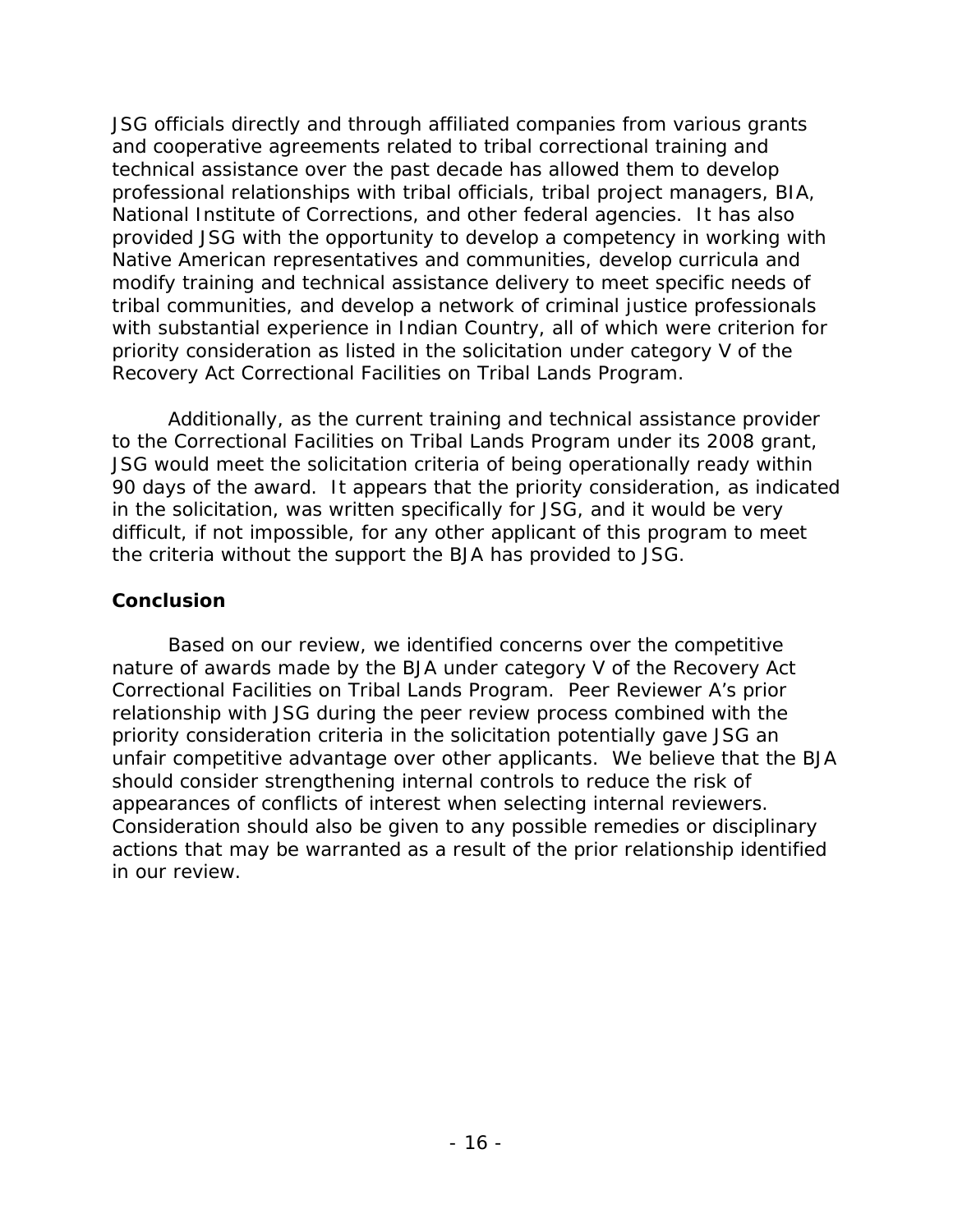# **APPENDIX I**

### **RECOVERY ACT CORRECTIONAL FACILITIES ON TRIBAL LANDS CATEGORY V AWARD**

| <b>AWARD NUMBER</b> | <b>STATE</b> | <b>GRANTEE ORGANIZATION</b>    | <b>AMOUNT</b><br><b>AWARDED</b> |
|---------------------|--------------|--------------------------------|---------------------------------|
| 2009-ST-B9-0101     | <b>NJ</b>    | <b>Justice Solutions Group</b> | \$4.737.942                     |

Source: OJP's GMS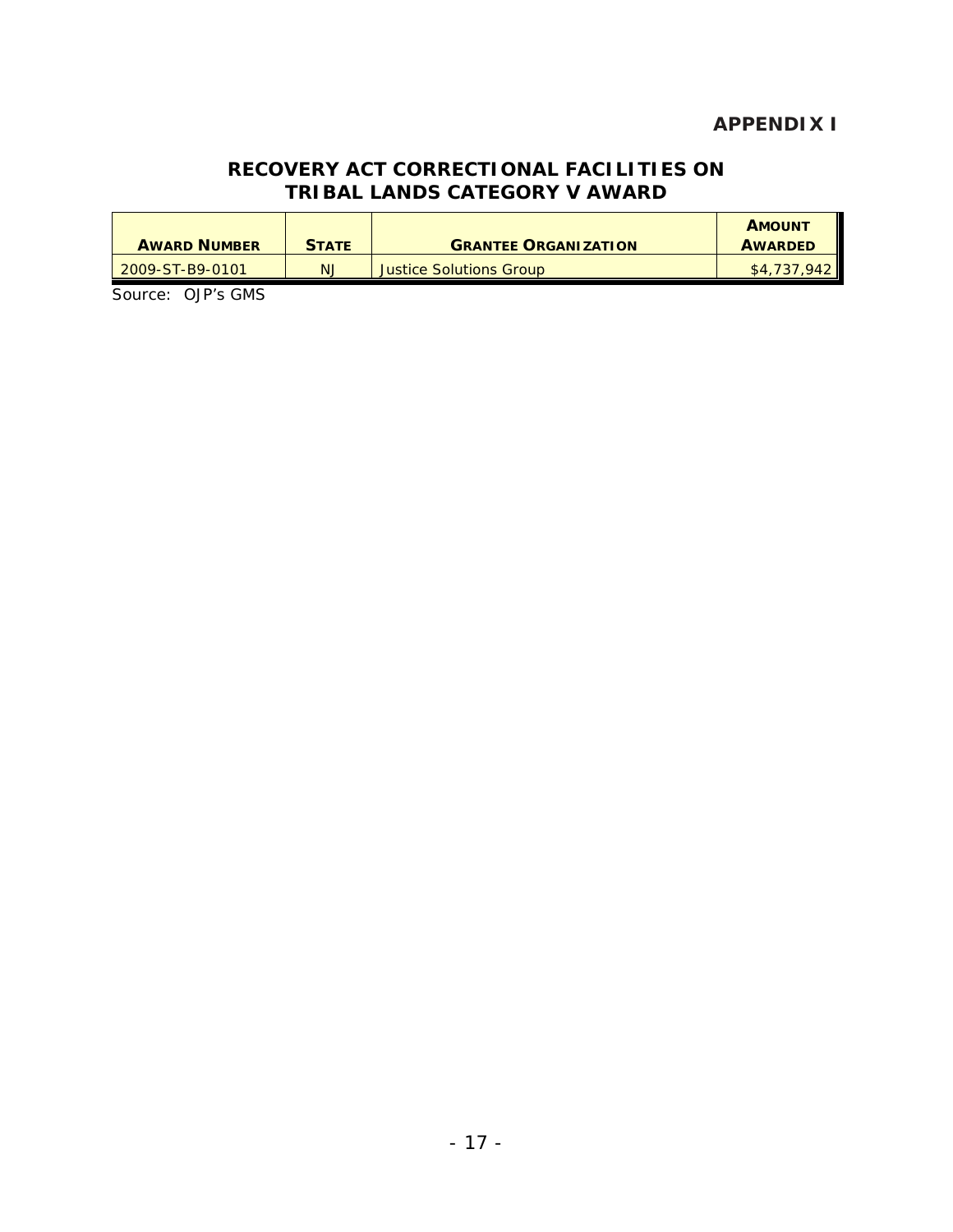# **APPENDIX II**

# **FINAL PEER REVIEW SCORES REPORTED BY BJA**

| <b>AWARD NUMBER</b> | <b>STATE</b> | <b>GRANTEE ORGANIZATION</b>    | <b>CATEGORY</b> | <b>FINAL PEER</b><br><b>REVIEW SCORE</b> |
|---------------------|--------------|--------------------------------|-----------------|------------------------------------------|
| 2009-G5978-NJ-ST    | NJ           | Justice Solutions Group        | Category V      | 83.00                                    |
| 2009-G6019-CA-ST    | CА           | National Indian Justice Center | Category V      | 81 17                                    |

Source: OJP's GMS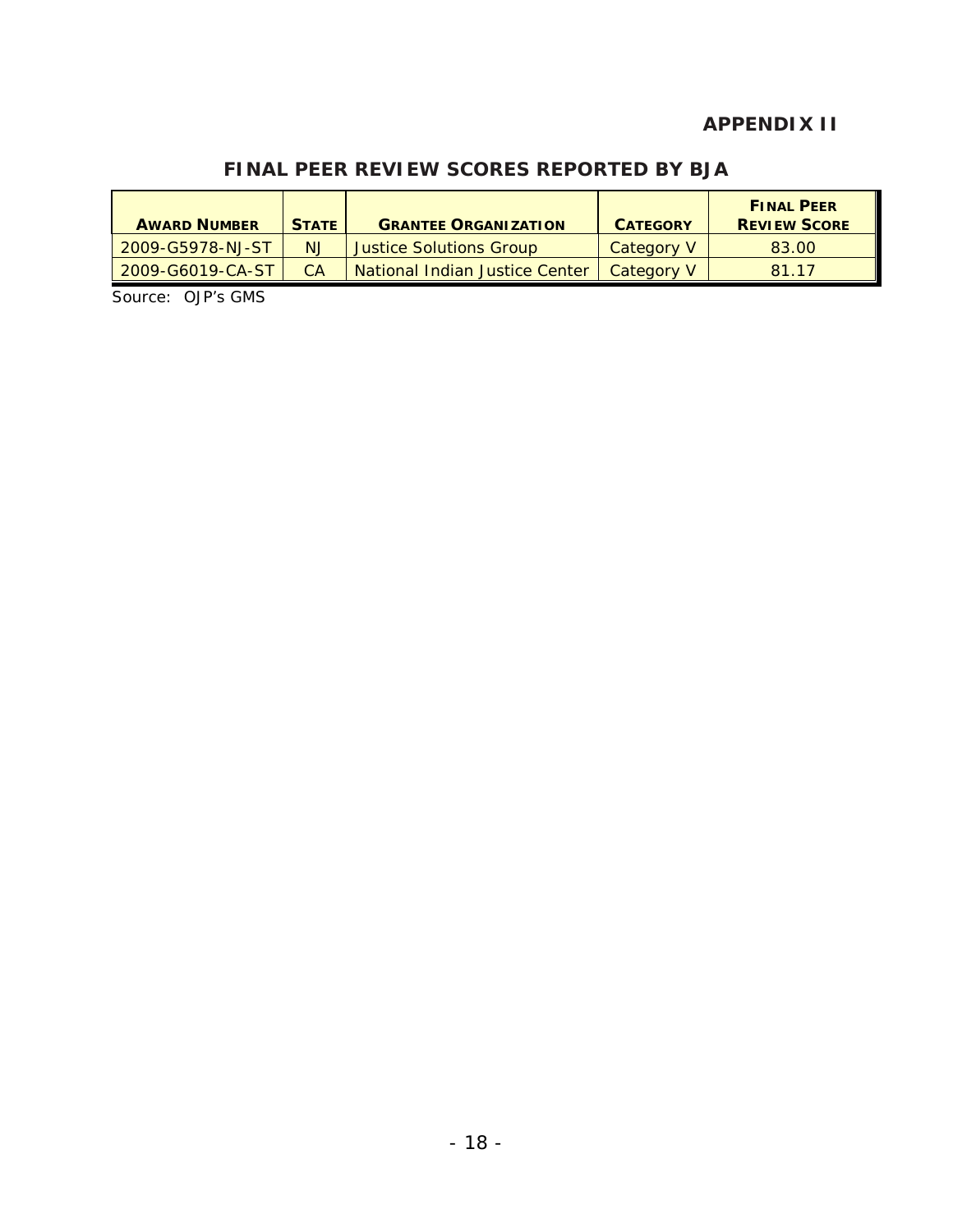| <b>AWARD NUMBER</b>            | <b>AWARD</b><br><b>AMOUNT</b>         | <b>AWARD</b><br><b>START DATE</b> | <b>AWARD END</b><br><b>DATE</b> | <b>AWARDING</b><br><b>AGENCY</b> | <b>TYPE OF</b><br><b>AWARD</b> |  |
|--------------------------------|---------------------------------------|-----------------------------------|---------------------------------|----------------------------------|--------------------------------|--|
|                                | <b>Justice Planners International</b> |                                   |                                 |                                  |                                |  |
|                                |                                       |                                   |                                 |                                  | Non-                           |  |
| 02S07GIU2                      | $\frac{1}{2}$<br>546,315              | 11/15/2001                        | 11/14/2002                      | <b>NIC</b>                       | competitive                    |  |
|                                |                                       |                                   |                                 |                                  | Non-                           |  |
| 03S07GIU2                      | 1,597,006                             | 4/1/2003                          | 3/31/2005                       | <b>NIC</b>                       | competitive                    |  |
|                                |                                       |                                   |                                 |                                  | Non-                           |  |
| 04S07GIU2                      | 438,781                               | 12/15/2003                        | 6/14/2005                       | <b>NIC</b>                       | competitive                    |  |
|                                |                                       |                                   |                                 |                                  | Non-                           |  |
| 2006-IP-BX-K001                | 2,369,838                             | 10/1/2005                         | 9/30/2010                       | <b>BJA</b>                       | competitive                    |  |
| <b>Justice Solutions Group</b> |                                       |                                   |                                 |                                  |                                |  |
| 2008-IP-BX-K001                | 999,871<br>$\mathfrak{L}$             | 2/1/2008                          | 9/30/2010                       | <b>BJA</b>                       | Competitive                    |  |
| 2009-IP-BX-K002                | 999,794                               | 8/1/2009                          | 7/31/2011                       | <b>BJA</b>                       | Competitive                    |  |
|                                |                                       |                                   |                                 |                                  | Non-                           |  |
| 2009-S4-BX-K146                | 369,394                               | 9/1/2009                          | 8/31/2011                       | <b>BJA</b>                       | competitive                    |  |
| <b>TOTAL</b>                   | \$7,320,999                           |                                   |                                 |                                  |                                |  |

# **PRIOR AWARDS TO JSG AND AFFILIATED COMPANIES**

Source: OJP's GMS and the BOP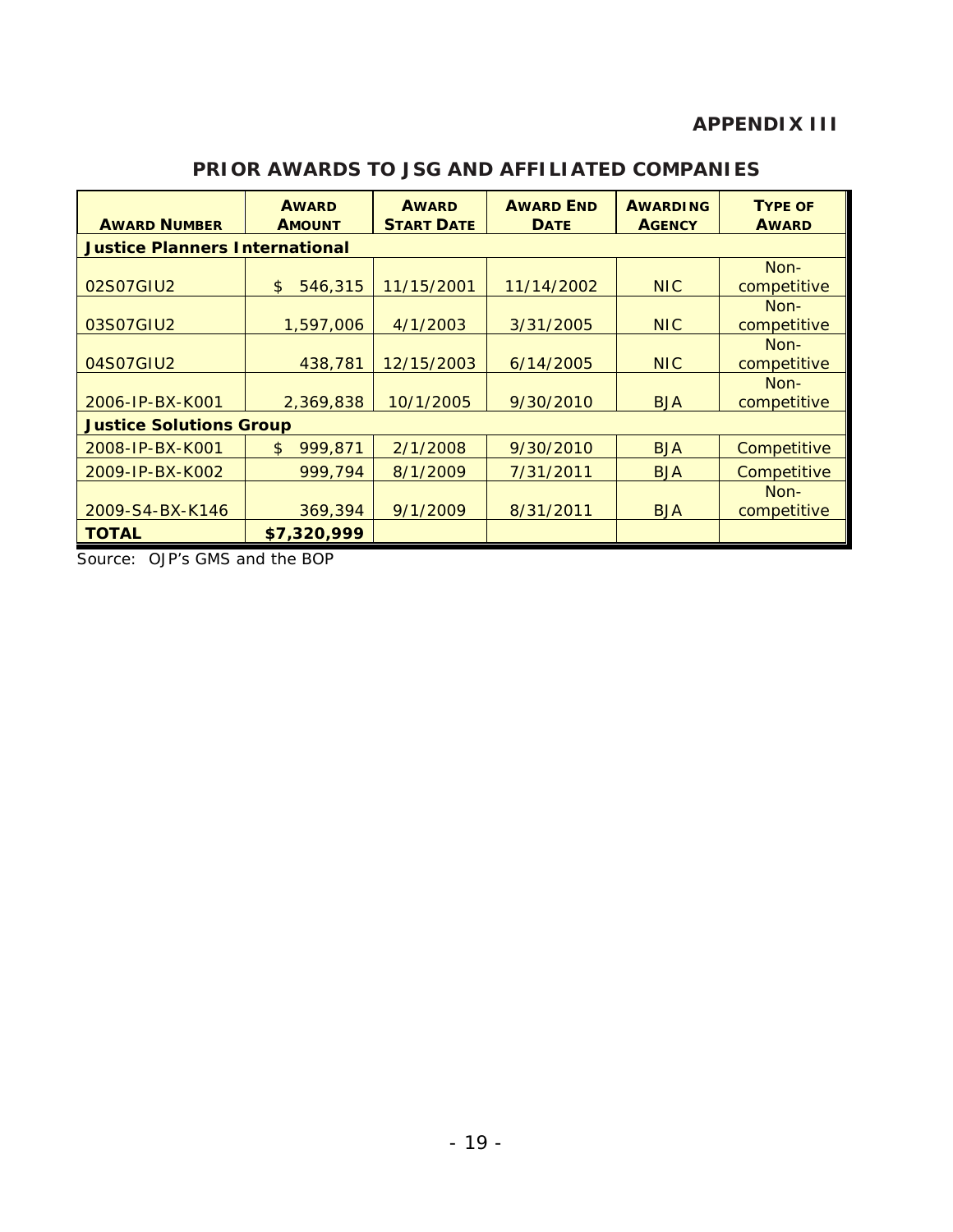#### **OJP RESPONSE TO OIG TECHNICAL ASSISTANCE REPORT**

u.s. **Department or Justice** 

| U.S. Department of Justice<br>Office of Justice Programs                                                                                                                                                                           |  |  |
|------------------------------------------------------------------------------------------------------------------------------------------------------------------------------------------------------------------------------------|--|--|
| Office of the Assistant Attorney General                                                                                                                                                                                           |  |  |
| Washington, D.C. 20531                                                                                                                                                                                                             |  |  |
|                                                                                                                                                                                                                                    |  |  |
| Glenn A. Fine<br><b>Inspector General</b><br>United States Department of Justice                                                                                                                                                   |  |  |
| Raymond J. Beaudet<br>Assistant Inspector General for Audit<br>Office of the Inspector General<br>United States Department of Justice                                                                                              |  |  |
| Laurie O. Robinson<br><b>Assistant Attorney General</b>                                                                                                                                                                            |  |  |
| Response to the Office of the Inspector General's Draft Audit<br>Report, Review of the Award Process for the Bureau of Justice<br>Assistance Recovery Act Grant Program for Correctional Facilities<br>on Tribal Lands, Category V |  |  |
|                                                                                                                                                                                                                                    |  |  |

The Office of Justice Programs (OlP) appreciates the opportunity to review and respond to the Office of the Inspector General's (OIG's) draft audit report, entitled *Review of the Award* Process for the Bureau of Justice Assistance Recovery Act Grant Program for Correctional *Facililies on Tribal Lands, Category V,* transmitted on December 10. 2010. Please find below OJP's comments related to several issues noted in the draft audit report pertaining to BJA's award decision.

Although no formal recommendations were included in the draft audit report, the OIG stated that: 1) OJP should ensure that the logistical support contractor satisfactorily implements the quality control review of manually entered data; 2) Pecr Reviewer A's prior relationship with the lustiee Solutions Group (15G) during the peer review process combined with the priority consideration criteria in the solicitation potentially gave JSG an unfair competitive advantage over other applicants; 3) BJA should consider reevaluating the pee: review process used for awarding future funds to allow for a larger pool of eligible applicants; 4) BJA should consider strengthening internal controls to reduce the risk of appearances of conflicts of interest when selecting internal reviewers; and 5) BJA should consider possible remedies, or disciplinary action, that may be warranted as a result of the prior relationship identified in their review. OJP's response to these issues is organized by the section headers included in the draft audit report.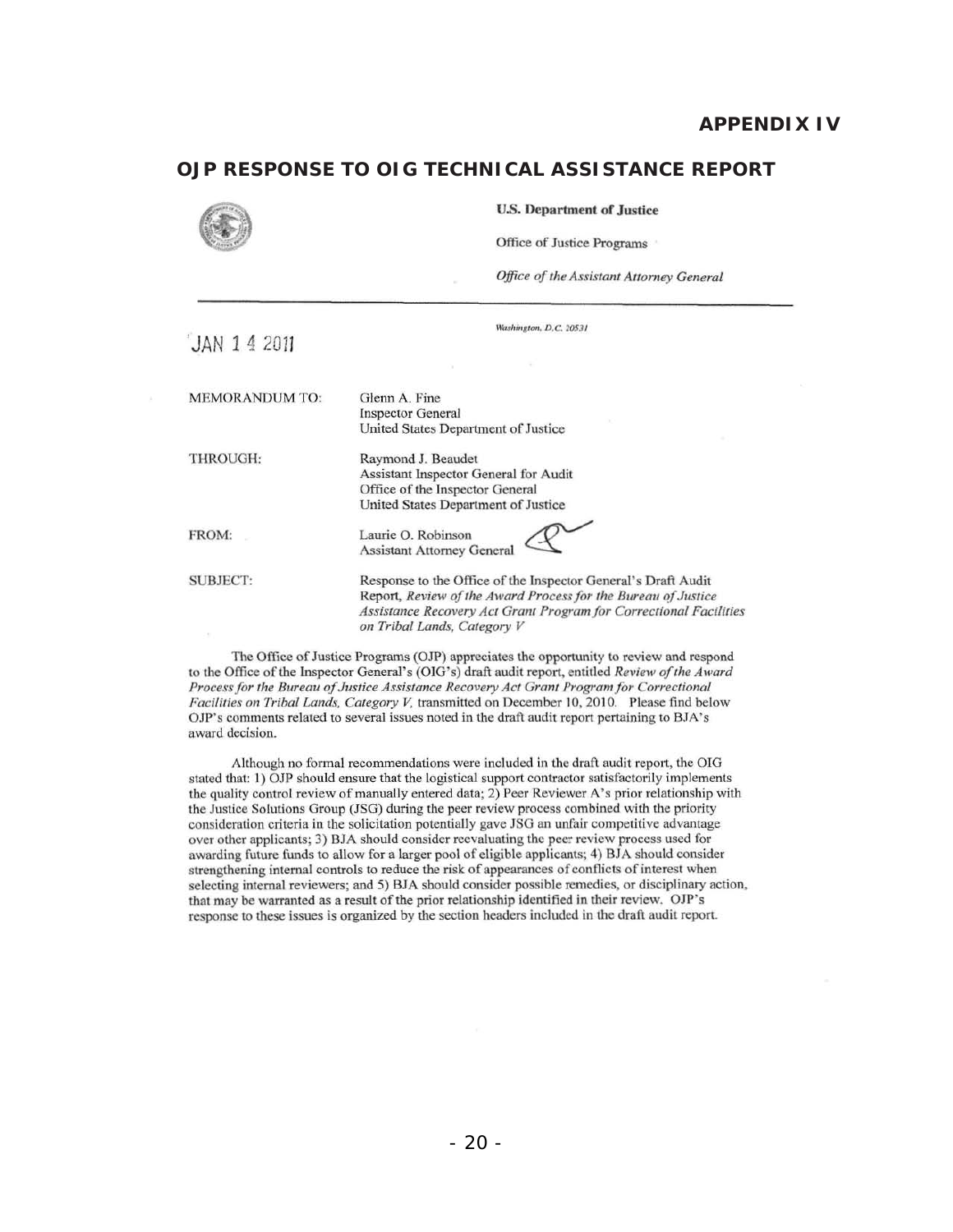#### Peer Review Process - Peer Review Score Verification

The OIG found that one of the two final assessment scores for the Category V applications had been incorrectly reported to BJA by the logistical support provider, due to an input error. Although in this case the error did not affect the overall ranking of applications, *OlP*  agrees with the OIG that OJP must ensure that the logistical support contractor satisfactorily implement quality control procedures to prevent such data errors. Accordingly, in August 2010, OJP implemented a new process for ensuring the accuracy and reliability of peer review data. Specifically, rather than manually entering data, peer reviewers' final scores are directly uploaded into the contractor's pecr review management system from *OlP's* Grants Management System (GMS). Reports from the two systems are then cross-checked for data accuracy. Any discrepancies arc then resolved by OJP and contractor staff.

#### BJA's Award Decision - Internal Peer Reviewer's Prior Relationship with JSG

In its draft report, the OIG states that it appeared that Peer Reviewer A had a collaborative relationship with JSG staff prior to the review of their application and did not disclose this relationship during the peer review process. [n the DIG's judgment, Peer Reviewer A's prior relationship with JSG prevented an impartial review of applications and may have prevented B1A from complying with Recovery Act requirements to award grants in a fair manner. The Office of Justice Programs offers the following responses to provide funher clarification and context to these issues.

First, BJA believes that Peer Reviewer A was able to provide an impartial and objective review of the Category V applications, including the one submitted by ISO. Peer Reviewer A did not have a direct personal or financial relationship with JSG, and was not engaged in the recommendation and selection process of this award. It is BJA's practice is to ensure staff involved as peer reviewers do not participate in the award decision process.

Additionally, although the DIG draft audit report included the final peer review scores for the two applicants, JSG and the National Indian Justice Center (NUC). it did not include all of the peer review score information that was provided to the OIG by BJA. Specifically, Peer Reviewer A 's rating of JSO only differed from Peer Reviewers B and C, respectively, by two and four points. Further, Peer Reviewer A deducted 15 points from the JSG application and noted weaknesses in every review criterion. Moreover, Peer Reviewer A's score for a competing applicant - the NIJC - was higher than the score given to that applicant by another BJA peer reviewer. As such, BJA believes that Peer Reviewer A acted in a fair and impartial manner when evaluating the Category V applications.

It is BJA's practice to use internal subject matter experts *(BJA policy advisors and senior* policy advisors) to serve as internal peer reviewers on grant applications for which they have expertise. These internal reviewers are often the best qualified reviewers and, thus, BJA frequently uses them to evaluate applications for national-level training and technical assistance (TTA) projects. National level TTA projects are a high priority for BJA, and are a key to BJA's

2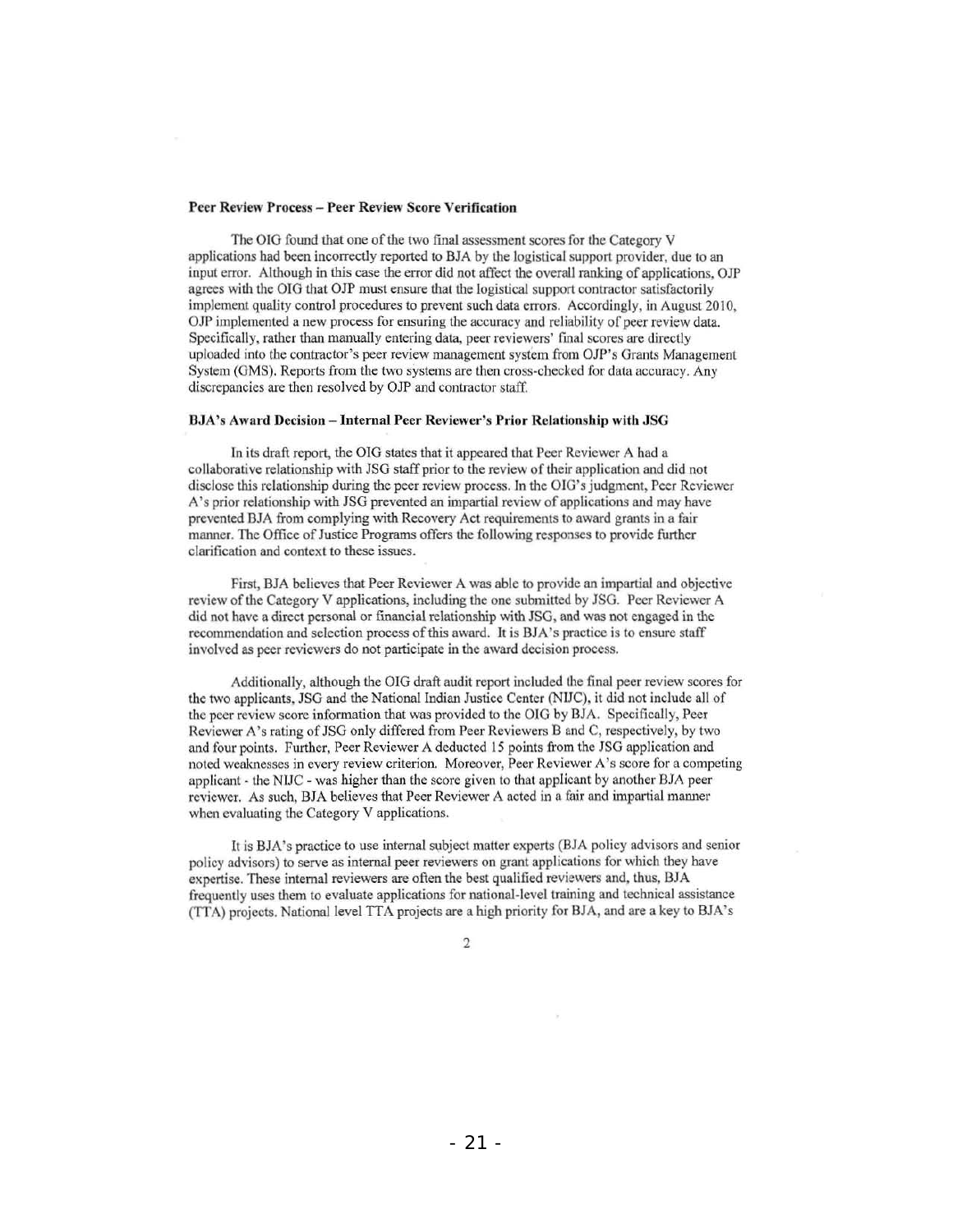success in building capacity among state, local, and tribal jurisdictions. As such. BJA staff members are very much aware of BJA's mission and focus on TTA projects, and have better insight into which projects will best address the needs of the field and BJA's priorities. Additionally, there are limited numbers of external subject matter experts with national level expertise and perspective, and these experts may want to apply to provide the services sought under the solicitation, or partner with an organization that is applying (which would preclude them from serving as peer reviewers).

Peer Reviewer A had subject matter expertise on tribal matters, and oversaw several high profile tribal projects for *BlA.* In managing other tribal related projects, on topics sueh as substance abuse and tribal courts, Peer Reviewer A worked with numerous tribal grantees and national-level tribal TTA providers, including JSG, to ensure that the projects were coordinated in a way to best address the needs of tribal communities. In this case, having a professional relationship with the proposal's author(s), project staff, or the organization submitting the proposal, did not preclude Peer Reviewer A (or any BJA staff member) from providing an impartial and objective review.

Additionally, the OIG notes that Peer Reviewer A was the main point-of-contact for the Category V solicitation. However, *BlA* listed three names as points-of-contact in the Category V solicitation, none of which is identified as the main point-of-contact. Another DlA-subject matter expert, who was noted as one of the points-of-contact in the Category V solicitation, served as the solicitation manager, facilitated the consensus call among all three peer reviewers, and authored the funding recommendation memorandum, which recommended JSG for the grant award and was sent to OJP's Assistant Attorney General for approval. To ensure that internal controls are in place to prevent conflicts of interest, it is BJA's policy that all ftmding recommendation memoranda adhere to the guidance provided by OJP's Assistant Attorney General. and that such memoranda are carefully reviewed and approved by the following *BlA*  officials: the Associate Deputy Director, the Acting Deputy Director, and the Acting Director.

#### Open and Competitive Award Process

The OIG notes that the Category V solicitation was written specifically for JSG, and that it would be very difficult, if not impossible, for any other appJican: of this program to meet the criteria without the support BJA provided to JSG. The Category V solicitation eligibility requirements were broad so as to encourage applications from tribal and non-tribal for-profit organizations, non-profit organizations, faith-based and community organizations, institutions of higher learning, and consortiums with demonstrated national level experience in working with tribal representatives to plan. renovate, and construct correctional facilities that serve local and regional needs. In addition to JSG and NlJC, BlA believes that several other national level organizations (including Fox Valley Technical College and the Native American Rights Fund) were eligible to apply and could have met the criteria outlined in the solicitation. Further, the application submitted by NIJC was very competitive, receiving a peer review score which was only 1.83 points lower than JSG's.

J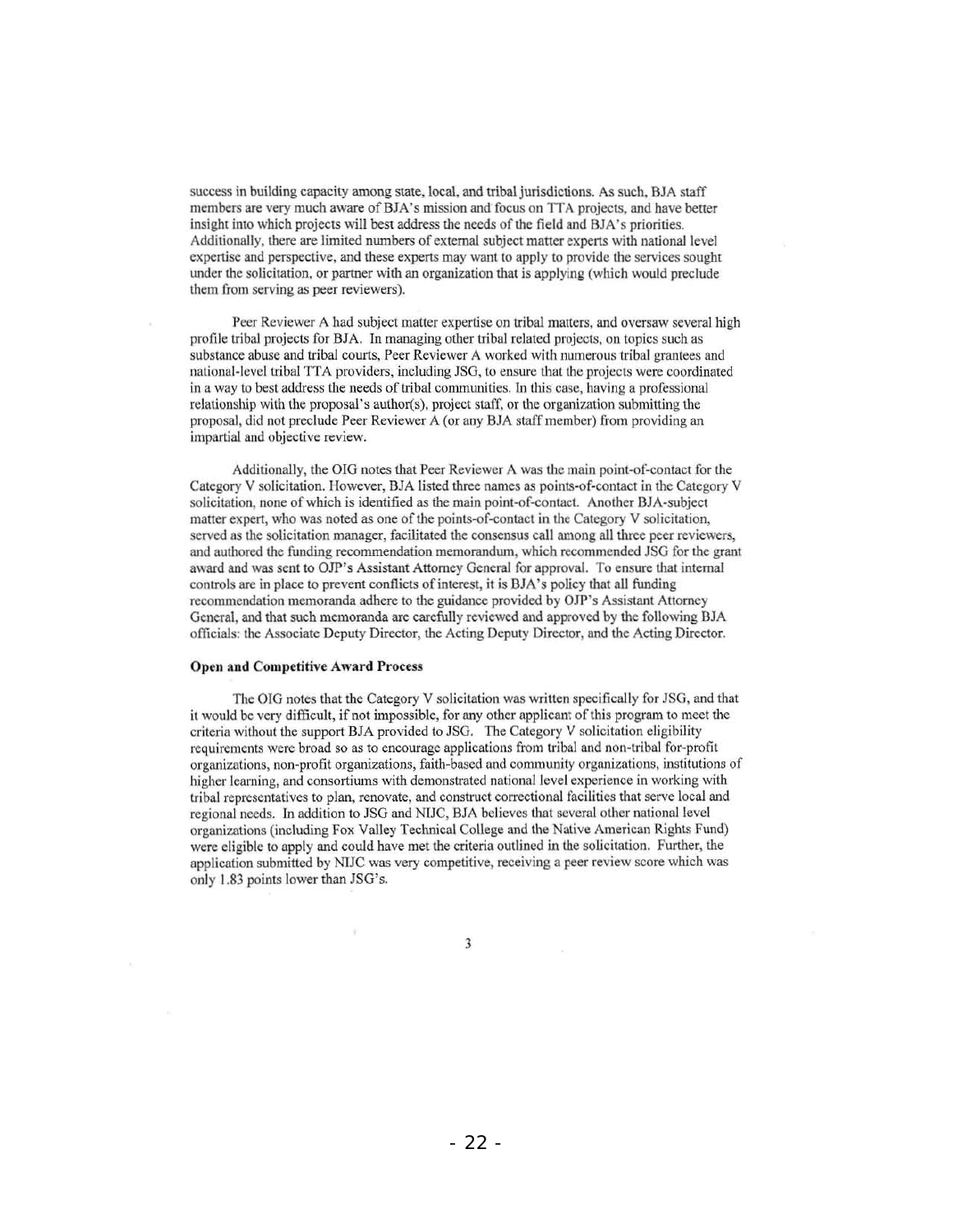BJA believes that its policy and senior policy advisors, who have professional relationships with applicants, are capable of providing an impartial, objective, and independent peer review of such applications. Nonetheless, in the future, BJA plans to closely examine the composition of each peer review panel to ensure that there is no potential for conflict of interest. Additionally, OlP will consider strengthening controls to further reduce any appearances of conflicts of interest related to the selection of internal peer reviewers.

Again, thank you for the opportunity to review and comment on the draft audit report. If you havc any questions regarding this response, please contact Maureen A. Henncberg, Director, Office of Audit, Assessmcnt, and Management, on (202) 616-3282.

cc: Beth McGarry Dcputy Assistant Attorney General

for Operations and Management

James H. Burch, II Acting Director Bureau of Justice Assistance

Leigh Benda Chief Financial Officer

Maureen A. Henneberg Director Office of Audit, Assessment, and Management

Jeffery A. Haley Deputy Director, Audit and Review Division Office of Audit, Assessment, and Management

Richard A. Theis Assistant Director, Audit Liaison Group Justice Management Division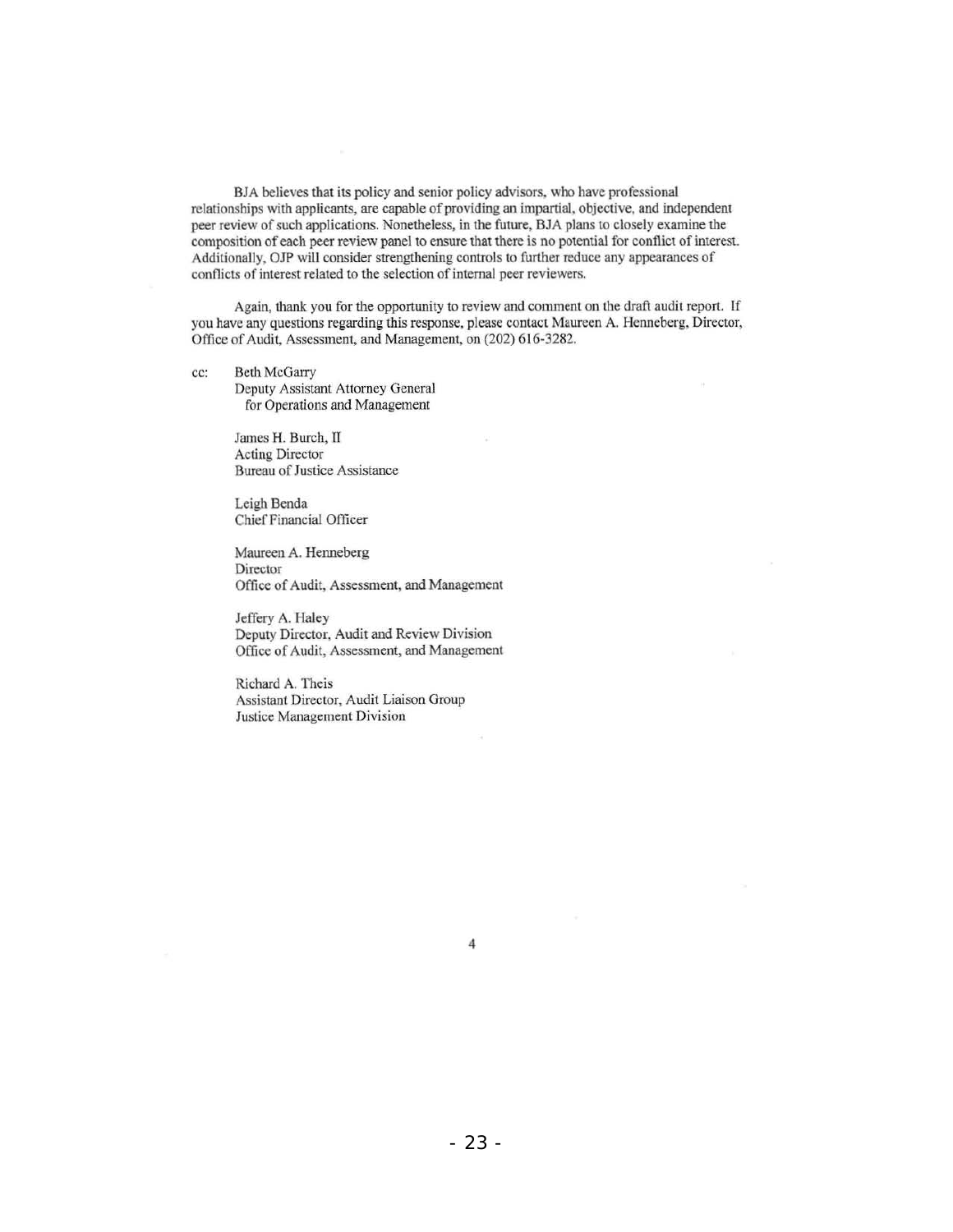#### **OFFICE OF THE INSPECTOR GENERAL ANALYSIS OF THE OFFICE OF JUSTICE PROGRAMS RESPONSE**

The OIG provided a draft of this report to OJP. OJP's response is incorporated in Appendix IV of this final report. Although our report contained no formal recommendations, our review identified several areas of concern related to the award process for the Recovery Act Correctional Facilities on Tribal Lands Discretionary Grant Program, Category V. The following provides the OIG analysis of OJP's response.

## **Peer Review Score Verification**

In response to our report, OJP concurred with our assessment of the inaccurate reporting of final peer review scores by the logistical support contractor, and agreed that it must ensure that the logistical support contractor satisfactorily implement quality control procedures to prevent inaccurate reporting of final peer review scores. OJP also stated that as of August 2010 it has implemented a new process for ensuring the accuracy and reliability of peer review data.

## **Internal Peer Reviewer's Prior Relationship with JSG**

We also present in the report a concern that Peer Reviewer A did not disclose a prior collaborative relationship with JSG before peer reviewing JSG's application as required by OJP peer review procedures. While OJP did not disagree with our conclusion that Peer Reviewer A should have disclosed the prior relationship, OJP provided comments concerning the effect of this discrepancy.

OJP stated in its response that Peer Reviewer A's prior professional relationship did not preclude Peer Reviewer A (or any BJA staff member) from providing an impartial and objective review. Additionally, OJP stated that the BJA believes that its policy and senior policy advisors, who may have professional relationships with applicants, are capable of providing an impartial, objective, and independent peer review of such applications. However, we believe that regardless of the perceived ability of an individual to remain objective, Peer Reviewer A should have disclosed the prior professional relationship with JSG at the time of the review so that it could be evaluated as to whether it presented a potential conflict of interest. OJP did not disagree with this point in its response.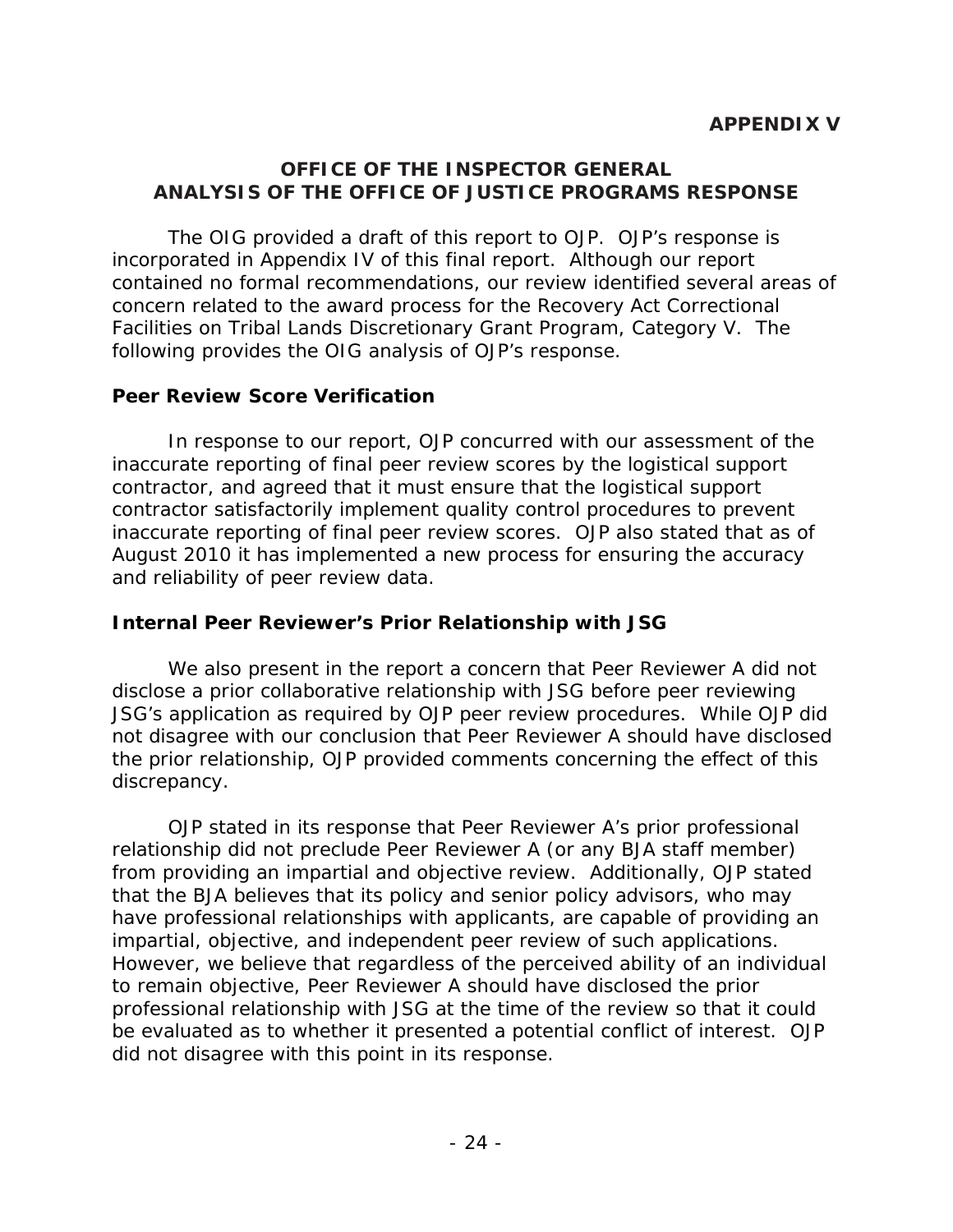Below we discuss in more detail OJP's response related to Peer Reviewer A's failure to disclose the prior relationship with JSG.

#### *Peer Review Scores*

While we do not provide an opinion on the validity of peer reviewers' assessments of the applications, in support of our objectives we conducted a limited evaluation of the objectivity of peer reviewers. Our report details our concerns about Peer Reviewer A's prior relationship with JSG and its affect on OJP's ability to ensure an impartial review of all category V applications. The focus of our concern was that Peer Reviewer A's prior relationship with JSG may have prevented an impartial review of all category V applications and thus may have prevented the BJA from complying with the requirements in the Recovery Act to award grants in a fair manner. We made a minor modification to the report to clarify that although we identified several concerns with Peer Reviewer A's objectivity in the review of JSG's application, we were not informed by Peer Reviewer A that these concerns had undoubtedly prevented an impartial review. Therefore, we clarified the report to reflect the fact that Peer Reviewer A's prior relationship may have prevented an objective review.

In its response to our draft report, OJP noted that the OIG's analysis did not include all of the peer review score information provided by the BJA. Because OJP considers specific scoring and applicant information to be confidential, we did not detail this specific information in this report even though it was part of the information that we reviewed.

OJP also stated in its response that Peer Reviewer A's overall rating of JSG only differed from Peer Reviewers B and C, respectively, by two and four points. While we agree with this analysis, Peer Reviewer A provided JSG with a higher score for one key peer review criterion, "capabilities and competencies", than the other peer reviewers. Alternatively, Peer Reviewer A rated NIJC's application significantly lower than JSG in the same criterion. According to the selection criteria stated in the solicitation, this particular criterion category relates to the capacity to complete each of the potential tasks or projects outlined. In addition, the capabilities and competencies category is the highest weighted category among the five criterion categories.<sup>[30](#page-25-0)</sup> It could reasonably be expected that Peer Reviewer A's prior professional relationship with JSG resulted in an increased knowledge of or respect for JSG's capacity as a result of having previously worked with the

<span id="page-25-0"></span> $30$  As shown in Table 1 on page 9 of our report, the "capabilities and competencies" category is weighted 35 percent while the other categories are each weighted either 15 or 20 percent.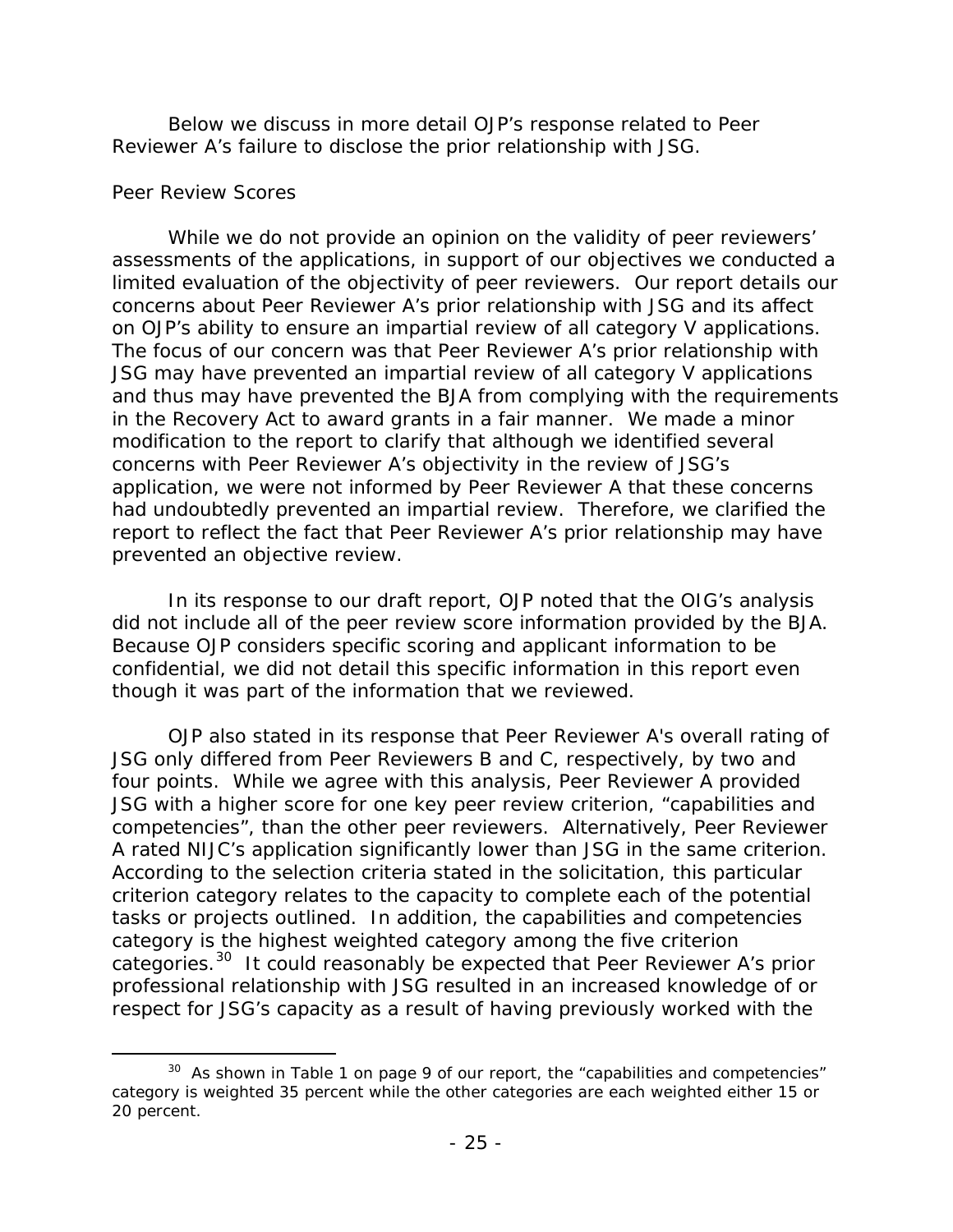applicant when compared to the reviewer's knowledge of or respect for NIJC's capacity.

Further, in its response, OJP states that Peer Reviewer A deducted 15 points from JSG's application and noted weaknesses in every review criterion. However, OJP's response fails to mention that Peer Reviewer A also noted weaknesses in every review criterion for NIJC, but deducted more points from NIJC's application. Therefore, the overall score that Peer Reviewer A assigned to JSG's application was several points higher than NIJC's application. It is important to note that the overall score that Peer Reviewer A assigned to JSG was the highest among the peer reviewers. Taking into account these positive scorings that Peer Reviewer A gave JSG, we reject OJP's implication that the fact that Peer Reviewer A also at times deducted points or noted weaknesses for JSG provides evidence of impartiality.

The conditions previously described, taken in consideration with Peer Reviewer A's prior relationship with JSG, casts doubt on OJP's contention that Category V applicants were reviewed in a fair and impartial manner. We conclude that Peer Reviewer A's prior relationship may have prevented an impartial review of all category V applications and may have prevented the BJA from complying with the requirements in the Recovery Act to award grants in a fair manner.

## *Funding Recommendation Memorandum*

OJP stated that Peer Reviewer A did not have a direct personal or financial relationship with JSG and was not engaged in the recommendation and selection process of the award. OJP also stated that internal controls are in place to prevent conflicts of interest in award selection; that all funding recommendation memoranda adhere to the guidance provided by OJP's Assistant Attorney General; and that such memoranda are carefully reviewed and approved by the Associate Deputy Director, the Acting Deputy Director, and the Acting Director. Guidance provided by OJP's Assistant Attorney General dated March 10, 2009, identifies specific criteria that final award recommendation memoranda must include. Included in those requirements are that every application scoring higher than the lowestscoring application to be funded must have an explanation of why it was not funded. Because JSG's application was scored higher than NIJC's application, an explanation for NIJC's denial was not required. However, the recommendation memoranda cited JSG's high peer review score among the reasons for providing JSG with the award. Therefore, in our opinion, the peer review scores clearly affected the award selection process.